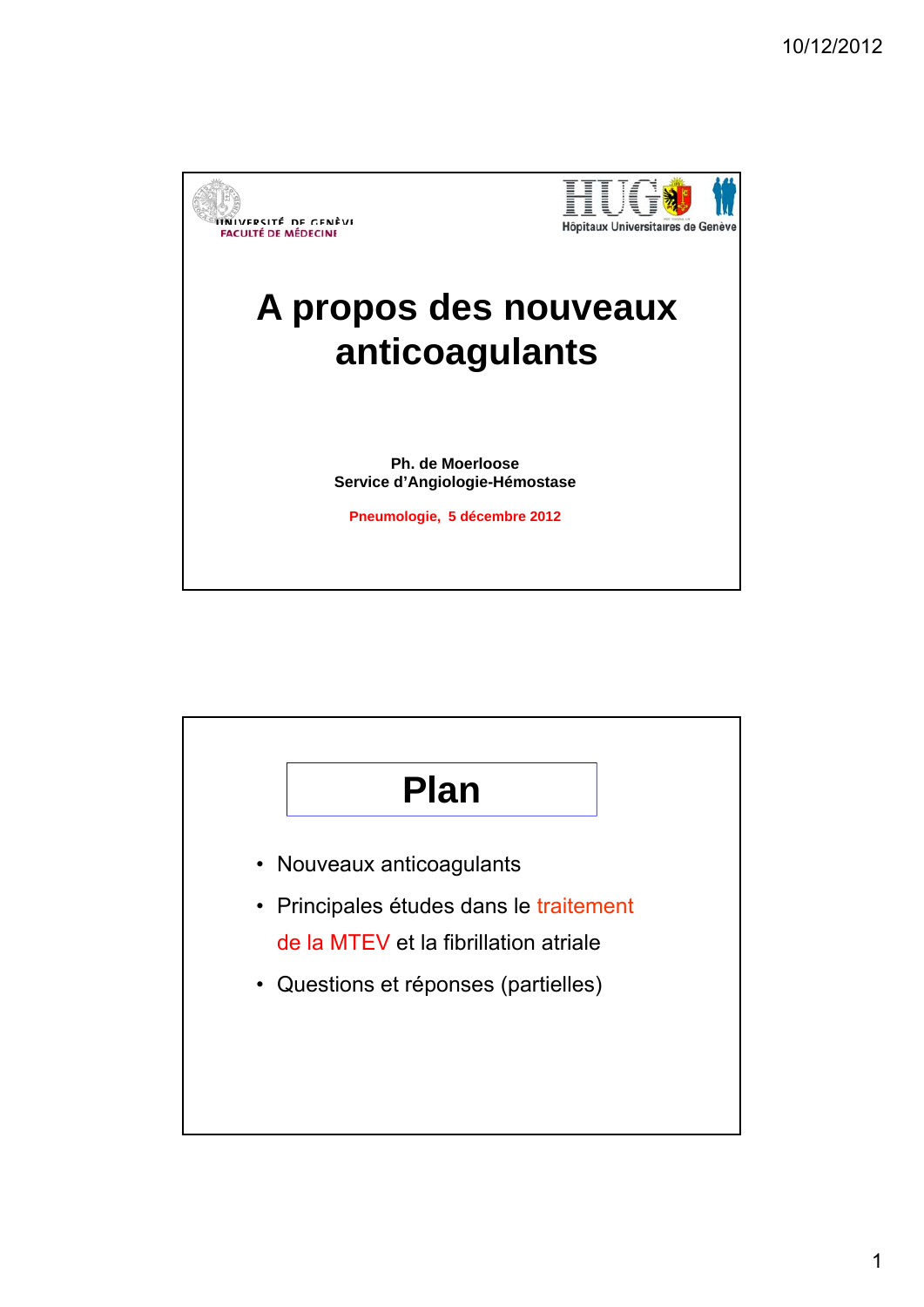

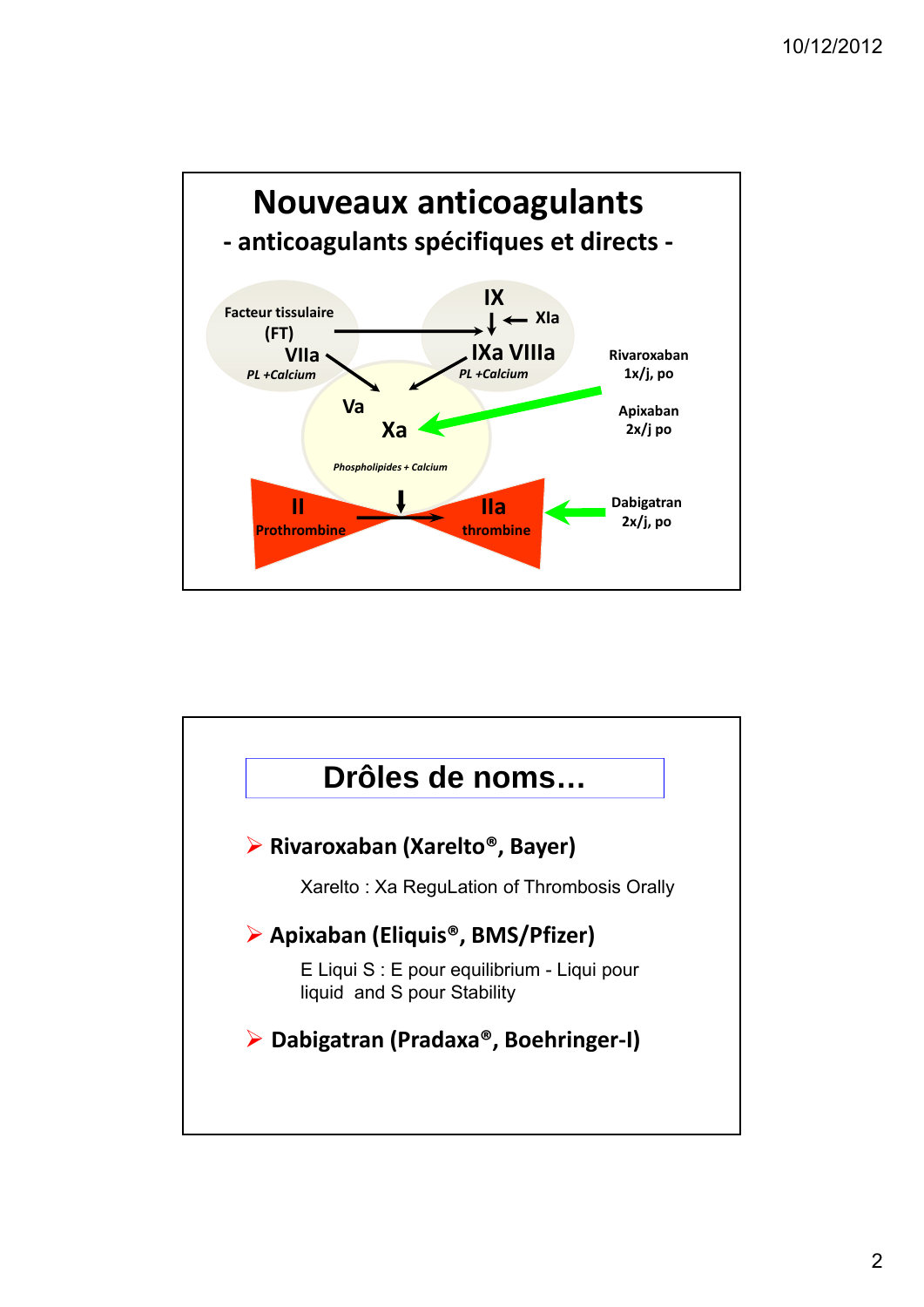| DVT and PE prophylaxis<br>in orthopedic surgery | Dabigatran<br>Rivaroxaban       |
|-------------------------------------------------|---------------------------------|
|                                                 |                                 |
|                                                 |                                 |
|                                                 | Apixaban                        |
| AF                                              | Dabigatran FDA 2010, EMEA 2011  |
|                                                 | Rivaroxaban FDA 2011, EMEA 2011 |
| <b>DVT</b> treatment                            | Rivaroxaban EMEA 2011           |
| <b>PE</b> treatment                             | Rivaroxaban FDA 2012            |

|                                | Apixaban                                                  | Rivaroxaban                                        | <b>Dabigatran</b>                              |
|--------------------------------|-----------------------------------------------------------|----------------------------------------------------|------------------------------------------------|
| <b>Mechanism of action</b>     | direct FXa inhibitor                                      | direct FXa inhibitor                               | direct FIIa inhibitor                          |
| <b>Oral availability</b>       | $~1.50\%$                                                 | 80%                                                | 6.5%                                           |
| <b>Route of administration</b> | oral                                                      | oral                                               | oral                                           |
| <b>Dosing</b>                  | 2x/day in all<br>indications                              | 1x/day (AF, DVT and<br>PE)                         | 1x/day (DVT<br>prevention)<br>2x/day (VTE, AF) |
| Pro-drug                       | <b>No</b>                                                 | <b>No</b>                                          | Yes                                            |
| <b>Food effect</b>             | <b>No</b>                                                 | <b>No</b>                                          | <b>No</b>                                      |
| <b>Renal Clearance</b>         | ~27%                                                      | 33 %                                               | 85 %                                           |
| <b>Mean Half-Life (T1/2)</b>   | ~12h                                                      | $7 - 11 h$                                         | $14 - 17h$                                     |
| <b>Tmax</b>                    | 3 <sub>h</sub>                                            | $2-4h$                                             | $0.5 - 2h$                                     |
| <b>Drug interactions</b>       | CYP 3A4 and P-gp<br><i>inhibitors</i><br>CYP 3A4 inducers | CYP 3A4 and P-gp<br>inhibitors<br>CYP 3A4 inducers | P-gp inhibitors<br>P-gp inducers               |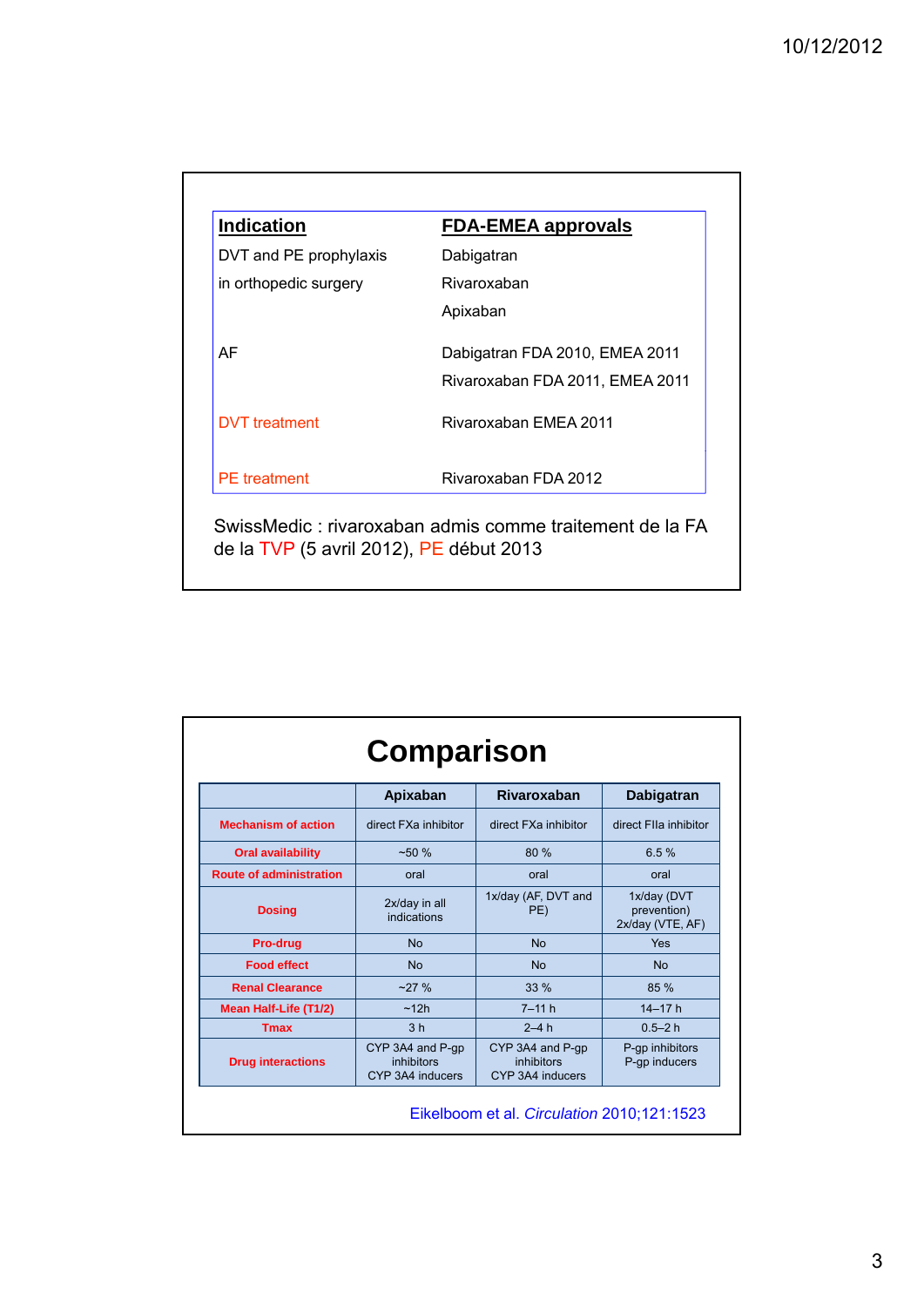|                                                                                                                                                                                    | Dabigatran | Rivaroxaban.<br>edoxaban.<br>apixaban |
|------------------------------------------------------------------------------------------------------------------------------------------------------------------------------------|------------|---------------------------------------|
| P-glycoprotein inhibitors<br>(amiodarone, phenotiazin, carboxylic acid, azole antifungals,<br>verapamil, antimalarial, cyclosporine, thioxanthenes)                                | Yes        | Yes.                                  |
| P-glycoprotein inducers (dexamethasone, rifampicin, St. John's Wort)                                                                                                               | <b>Yes</b> | Yes                                   |
| <b>CYP3A4</b> inhibitors<br>(phenotiazin, carboxylic acid, azole antifungals, verapamil,<br>erythromycin, telithromycin, nefazodone, antimalarial, cyclosporine,<br>thioxanthenes) | <b>No</b>  | Yes                                   |
| <b>CYP3A4</b> inducers<br>(carbamazepine, efavirenz, nevirapine, phenytoin, phenobarbitone,<br>rifabutin, rifapentine, rifampicin, St. John's Wort, alcohol, eucalyptol)           | <b>No</b>  | Yes                                   |
| <b>NSAIDS</b><br>(aspirin, naproxen, diclofenac)                                                                                                                                   | Yes        | Yes                                   |
| Antiplatelet agents<br>(clopidogrel)                                                                                                                                               | Yes        | Yes                                   |

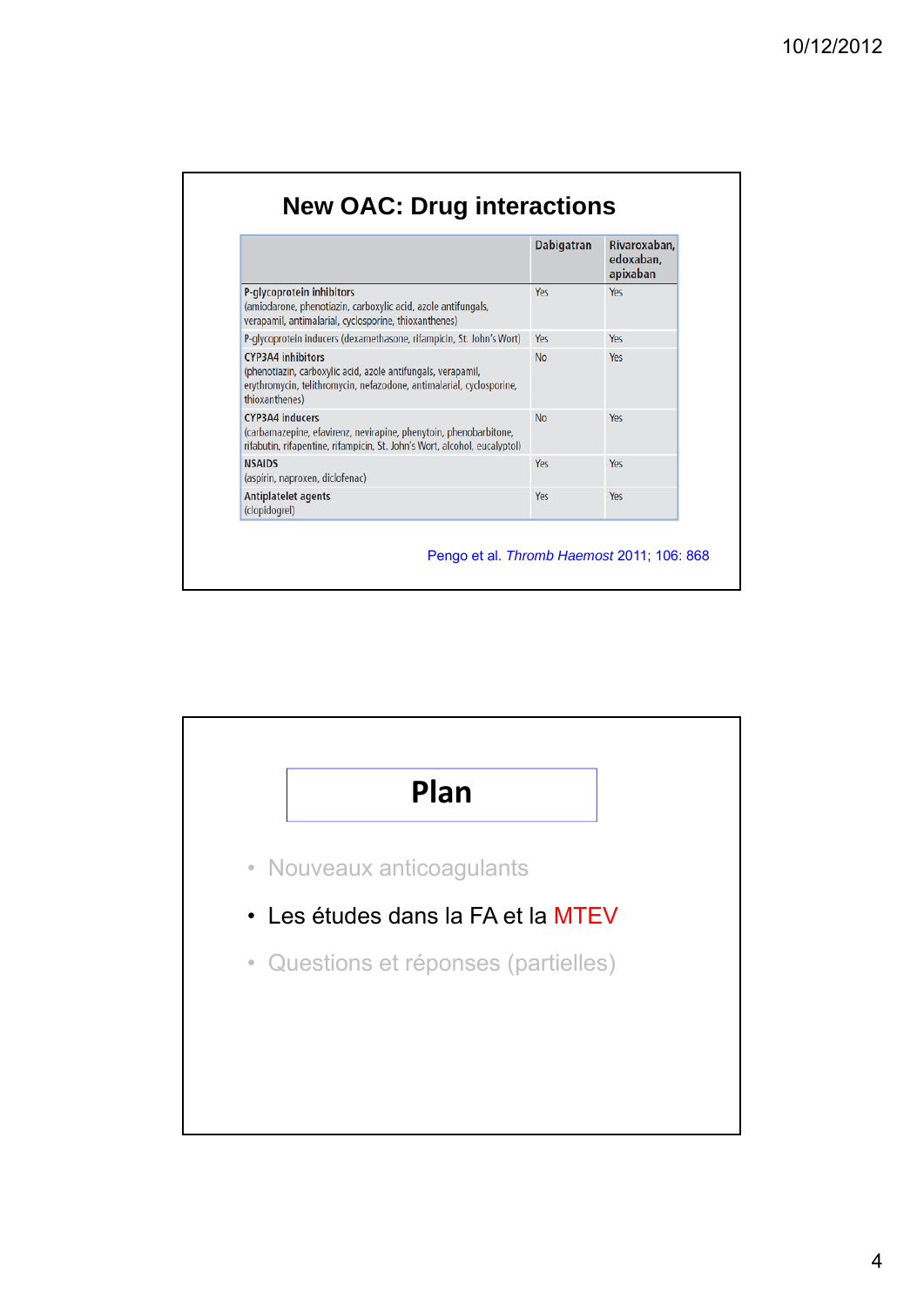## **"Old" anticoagulants: heparins**

- Administration parentérale
- Elimination rénale
- TIH
- Extraites de la muqueuse d'intestin de porc Chine, producteur de >50% des héparines contamination par des GAG persulfatés



A worker cleaned pig intestines in a Chinese village. Lining from the intestines is processed into crude heparin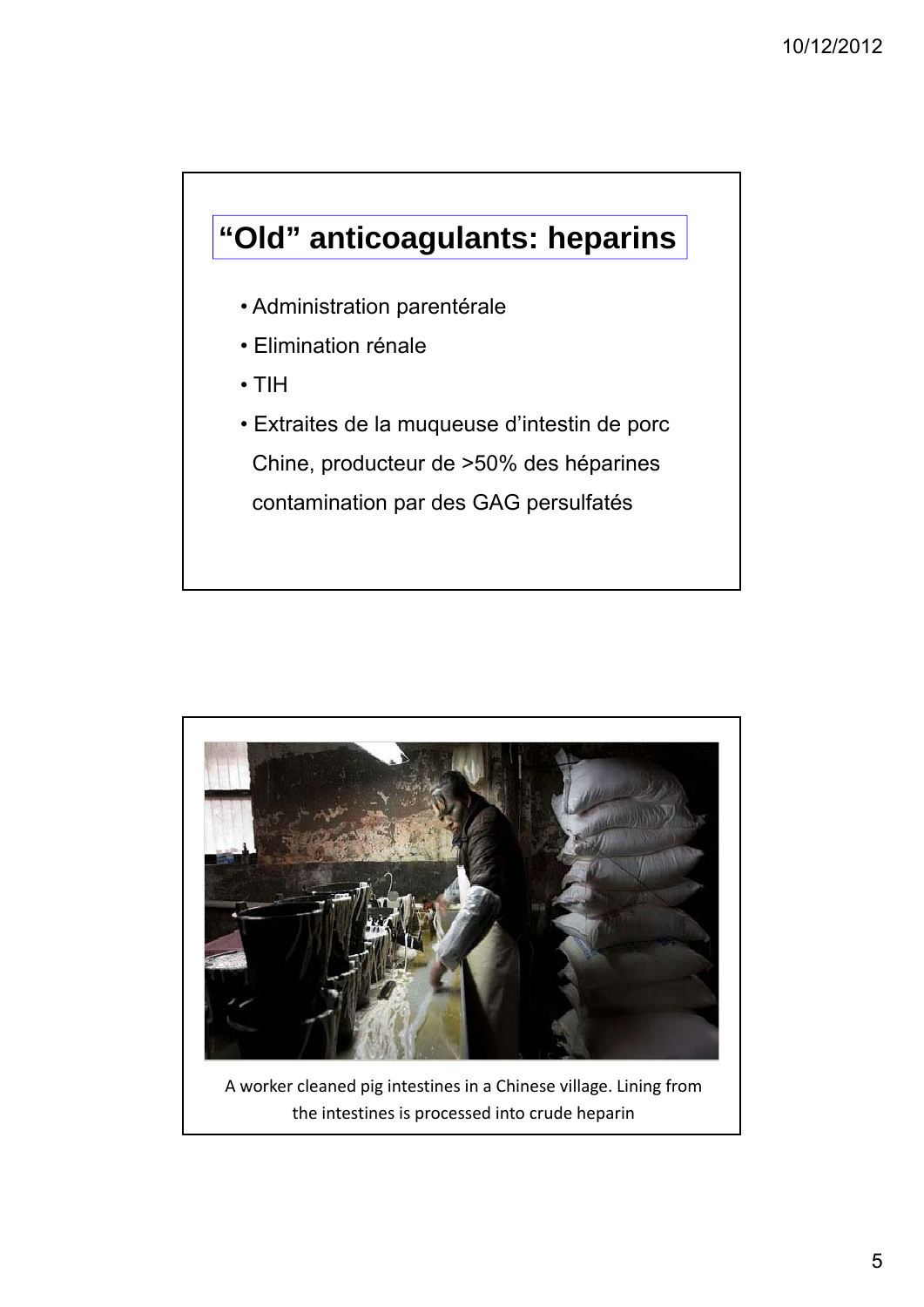## **"Old" anticoagulants: VKA**

- Narrow therapeutic window
- Variability in dose response
- Numerous interactions with

other drugs and diet

• Necessity of lab controls



"Warfarin is the drug we all love to hate" Soff GA. *ATVB* 2012;32:569

|             | <b>Venous thromboembolism (VTE)</b><br><b>Prevention</b>                                                                                                                   | <b>VTE</b><br>treatment                   | <b>Atrial</b><br>fibrillation       | <b>Acute coronary</b><br>syndrome            |
|-------------|----------------------------------------------------------------------------------------------------------------------------------------------------------------------------|-------------------------------------------|-------------------------------------|----------------------------------------------|
| Apixaban    | Orthopedic<br><b>ADVANCE-1</b><br><b>ADVANCE-2</b><br><b>ADVANCE-3</b><br>Medicine<br><b>ADOPT</b><br><b>IInd Prevention</b><br>AMPLIFY-Ext NCT00633893                    | <b>AMPLIFY</b>                            | <b>AVERROES</b><br><b>ARISTOTLE</b> | (APPRAISE)<br><b>APPRAISE-2</b>              |
| Dabigatran  | Orthopedic<br><b>RE-NOVATE</b><br><b>RE-MODEL</b><br><b>RE-MOBILIZE</b><br><b>IInd Prevention</b><br><b>RE-MEDY</b><br><b>RE-SONATE</b>                                    | <b>RE-COVER</b>                           | <b>RE-LY</b>                        | <b>RE-DEEM</b>                               |
| Rivaroxaban | Orthopedic<br><b>RECORD I</b><br><b>RECORD II</b><br><b>RECORD III</b><br><b>RECORD IV</b><br>Medicine<br><b>MAGELLAN</b><br><b>IInd Prevention</b><br><b>EINSTEIN-Ext</b> | <b>EINSTEIN-DVT</b><br><b>EINSTEIN-PE</b> | <b>ROCKET-AF</b>                    | <b>ATLAS-TIMI 46</b><br><b>ATLAS-TIMI 51</b> |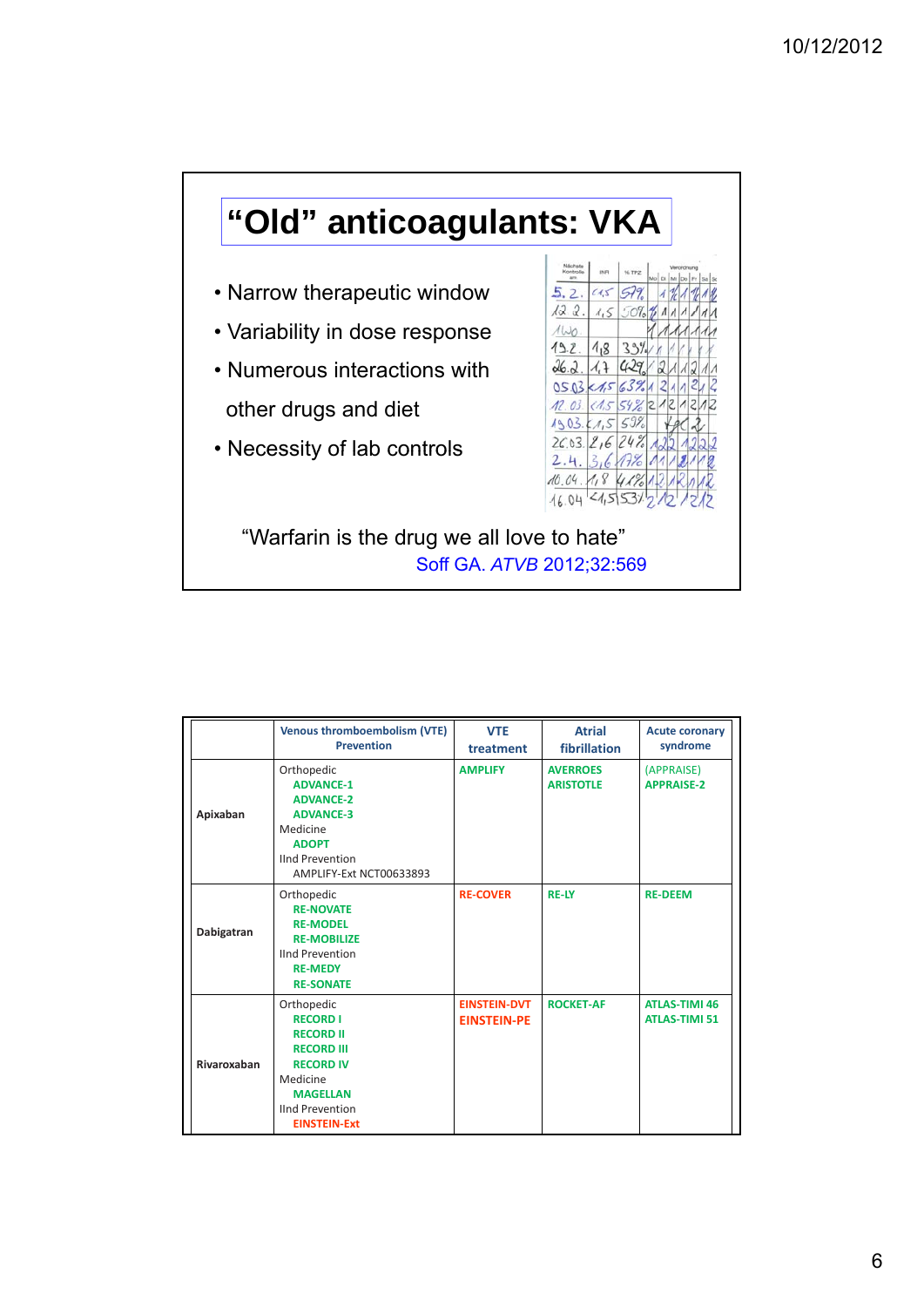

**Thromboembolism** Sam Schulman, M.D., Clive Kearon, M.D., Ajay K. Kakkar, M.D., Patrick Mismetti, M.D., Sebastian Schellong, M.D., Henry Eriksson, M.D., David Baanstra, M.Sc., Janet Schnee, M.D., and Samuel Z. Goldhaber, M.D. for the RE-COVER Study Group N Engl J Med 2009; 361:2342-2352 December 10, 2009

**Oral Rivaroxaban for Symptomatic Venous Thromboembolism** The EINSTEIN Investigators N Engl J Med 2010; 363:2499-2510 December 23, 2010

**Oral Rivaroxaban for the Treatment of Symptomatic Pulmonary Embolism.** N Engl J Med 2012;366;1287-1297 March 26, 2012

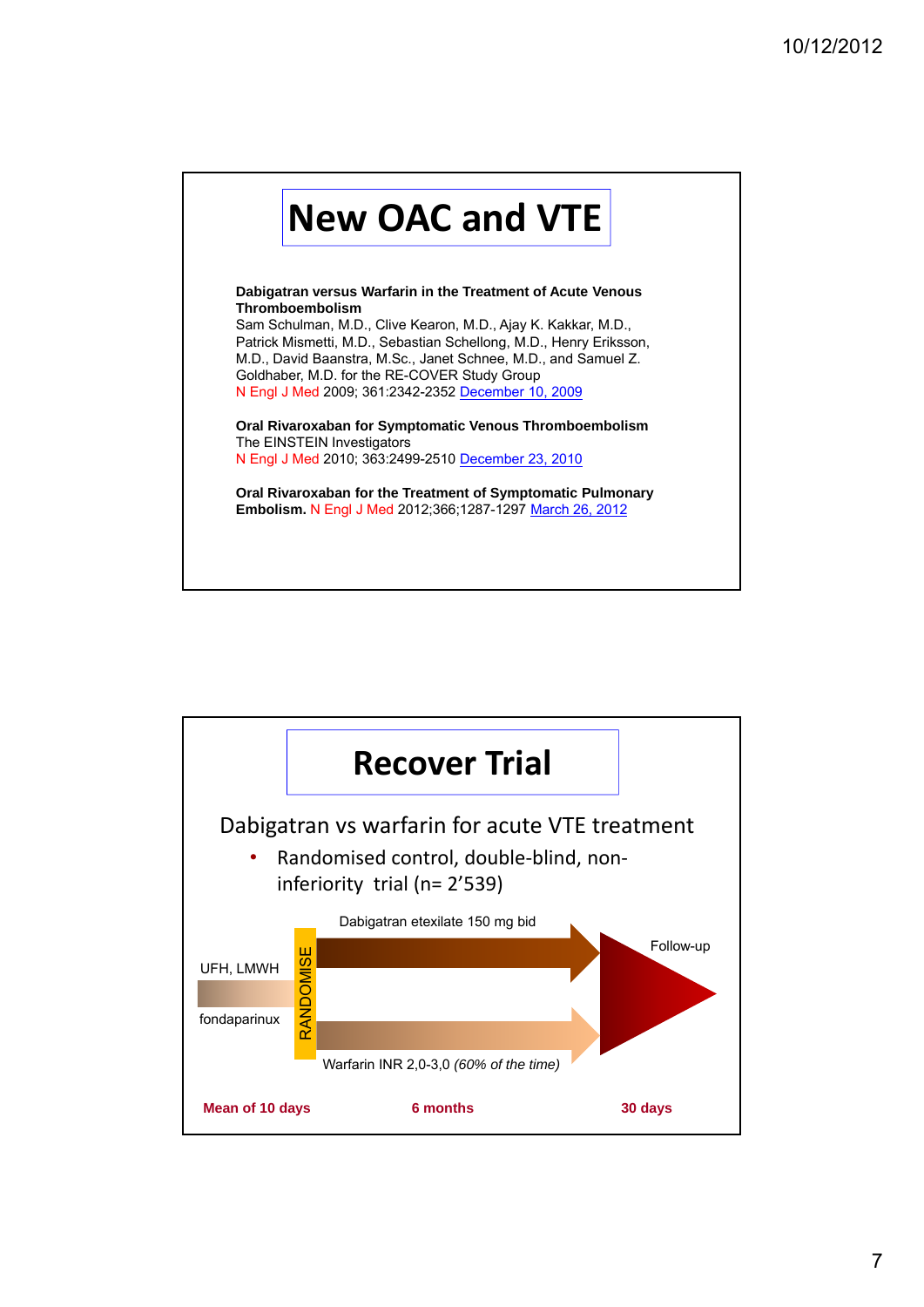

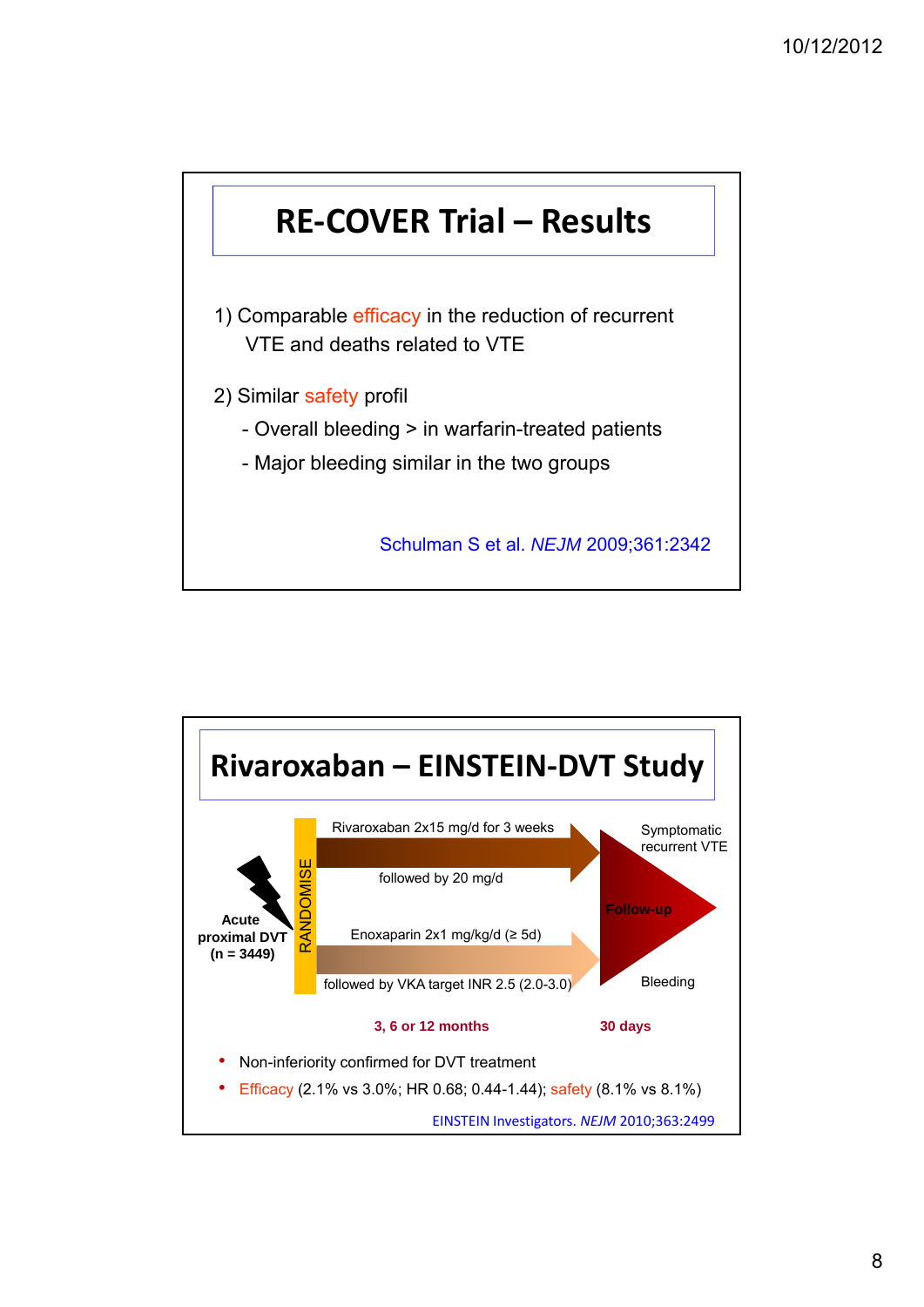## **Initiation of treatment**

A major difference:

- Dabigatran: heparin
- Rivaroxaban, apixaban: no heparin

And DVT and PE are outpatient

diseases…

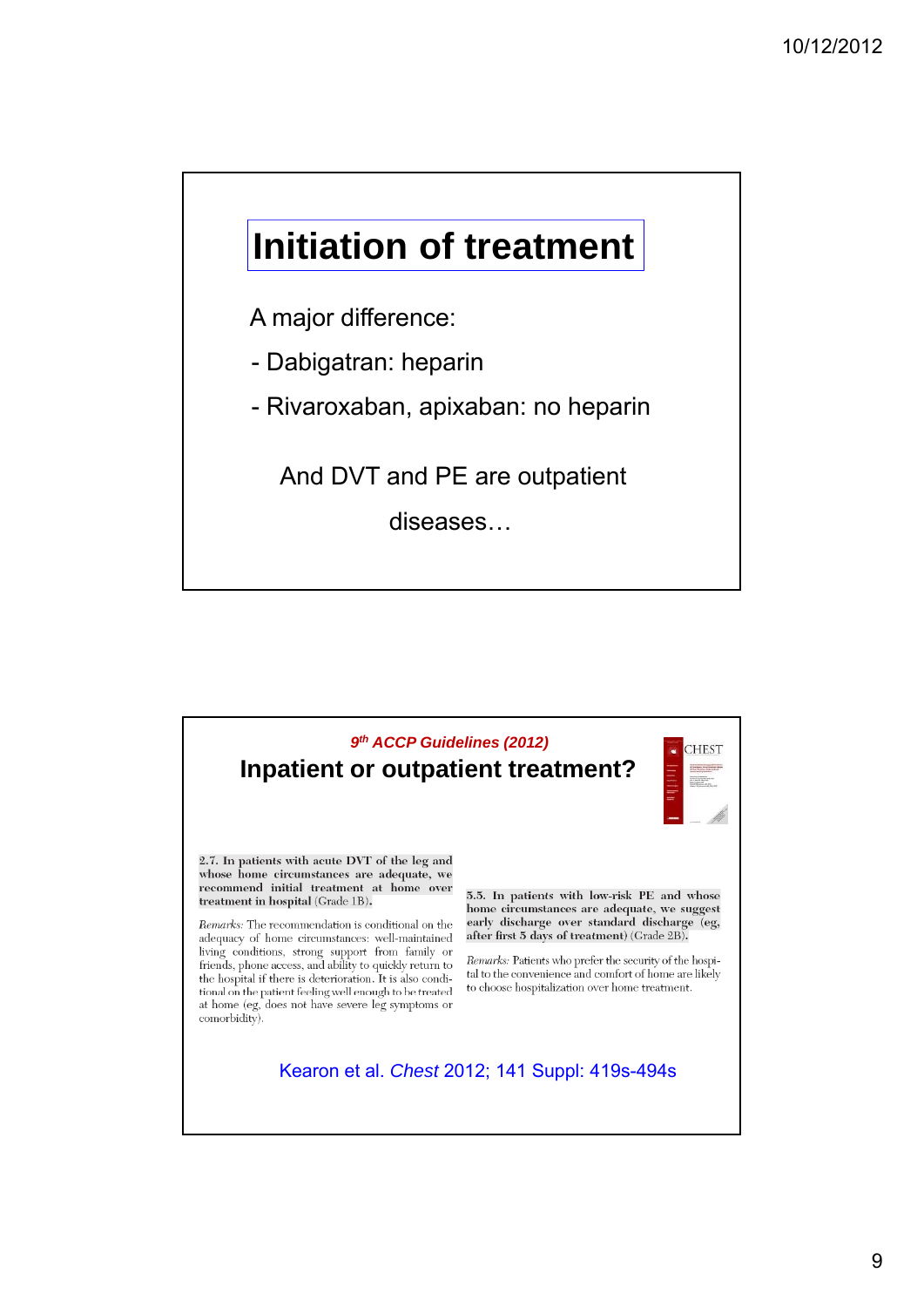

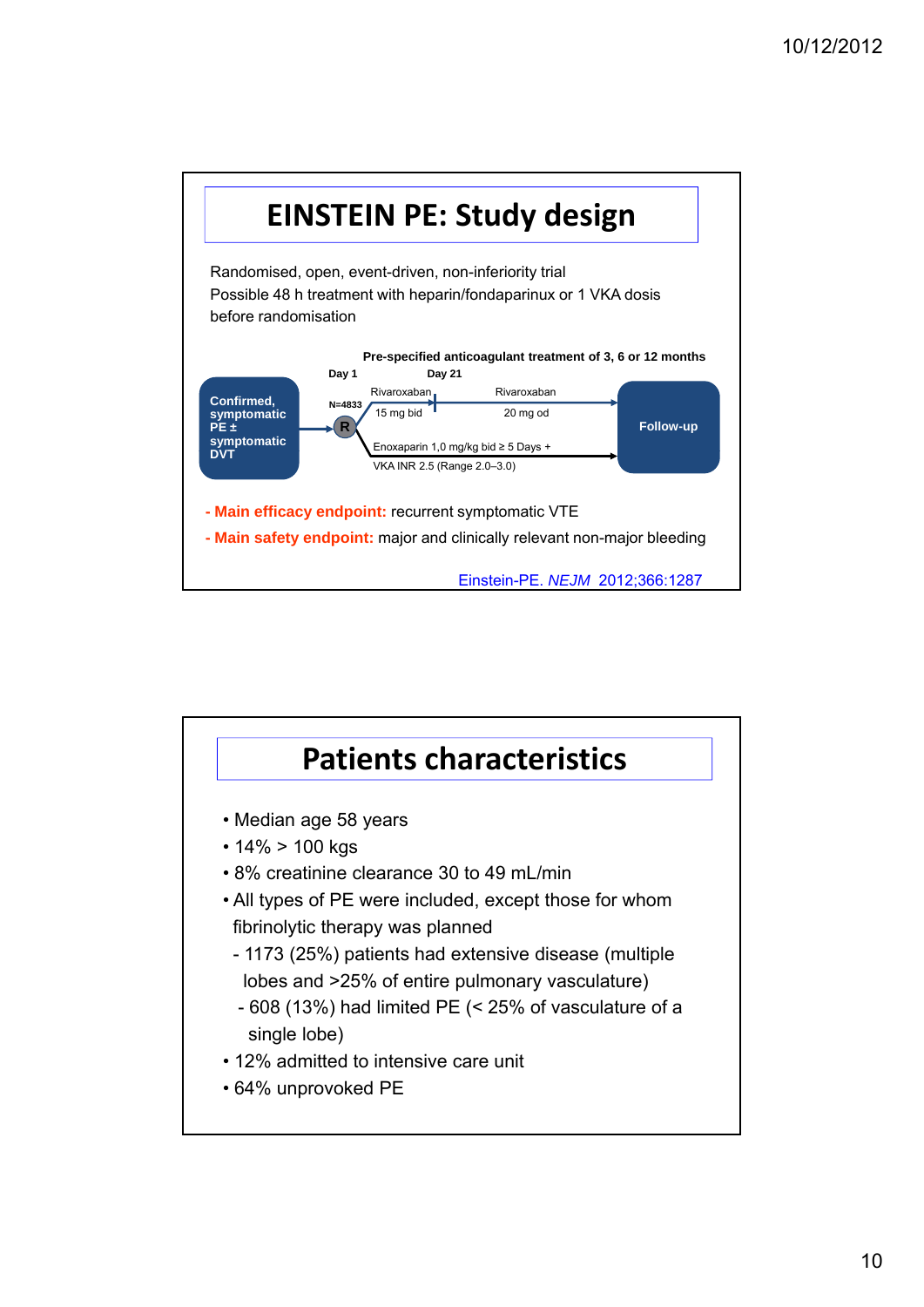

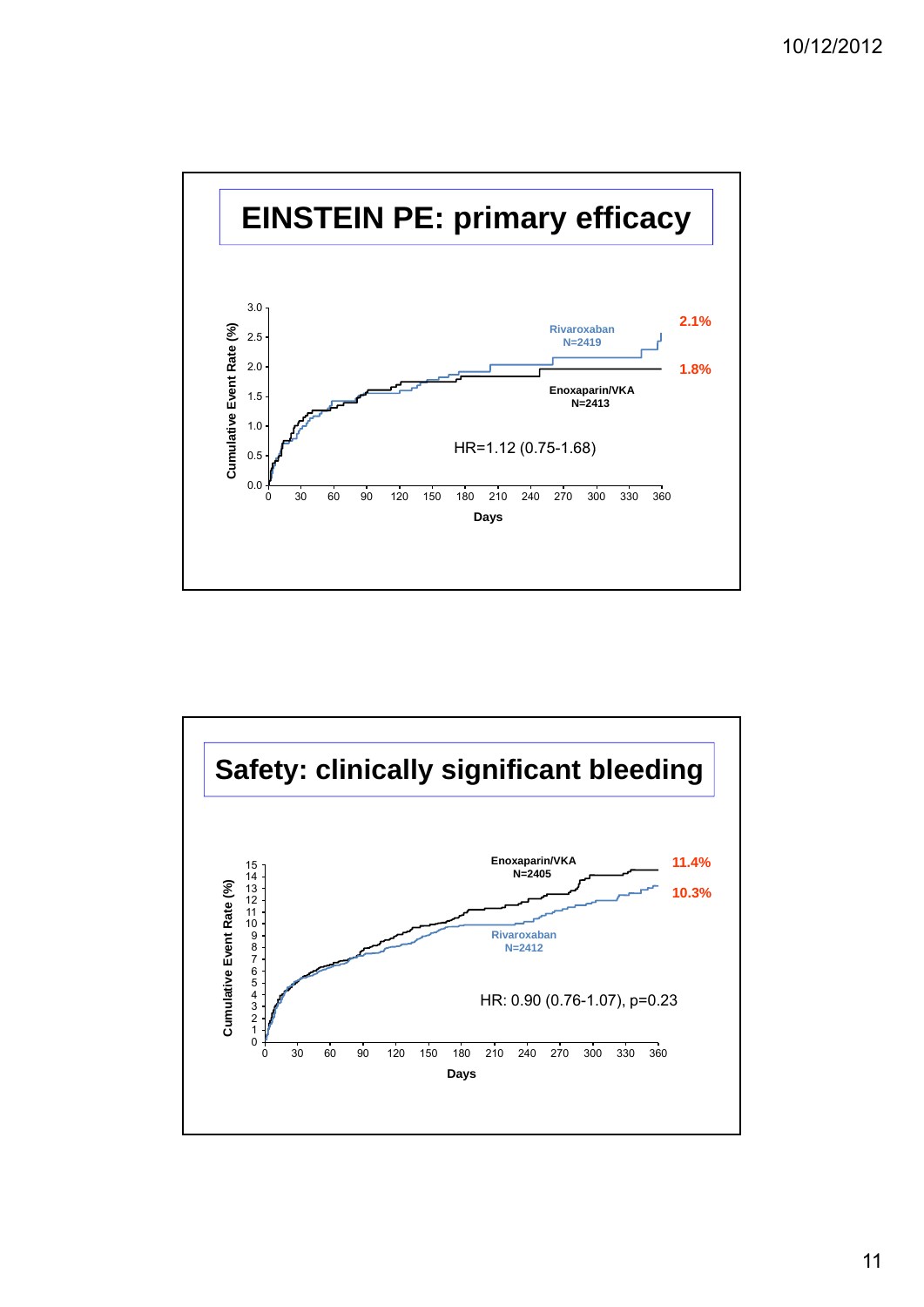

| <b>CHEST</b><br>9th ACCP Guidelines (2012)<br><b>Duration of anticoagulant treatment</b><br>li i i i i<br>following DVT/PE (III Bleeding risk) |                                                                                           |  |
|------------------------------------------------------------------------------------------------------------------------------------------------|-------------------------------------------------------------------------------------------|--|
| <b>Condition</b>                                                                                                                               | <b>Recommendation Grade</b>                                                               |  |
| <b>Proximal DVT or PE</b>                                                                                                                      | 3 months (1B)                                                                             |  |
| First provoked proximal DVT or PE                                                                                                              | 3 months (1B if surgical, 2B if non-<br>surgical and low or moderate<br>bleeding BR risk) |  |
| First unprovoked proximal DVT or PE                                                                                                            | <b>Extended if BR low or moderate</b><br>(2B), 3 months if BR high (1B)                   |  |
| Proximal DVT or PE associated with<br>active cancer<br><b>Treatment with LMWH</b><br>VKA rather than dabi/rivaroxaban                          | Extended if BR low or m<br>moderate (1B), if BR high (2B)<br>2B<br>2B                     |  |
| <b>Extensive superficial phlebitis</b>                                                                                                         | Prophylaxtic LMWH (2B),<br>fondaparinux compared with<br>LMWH (2C)                        |  |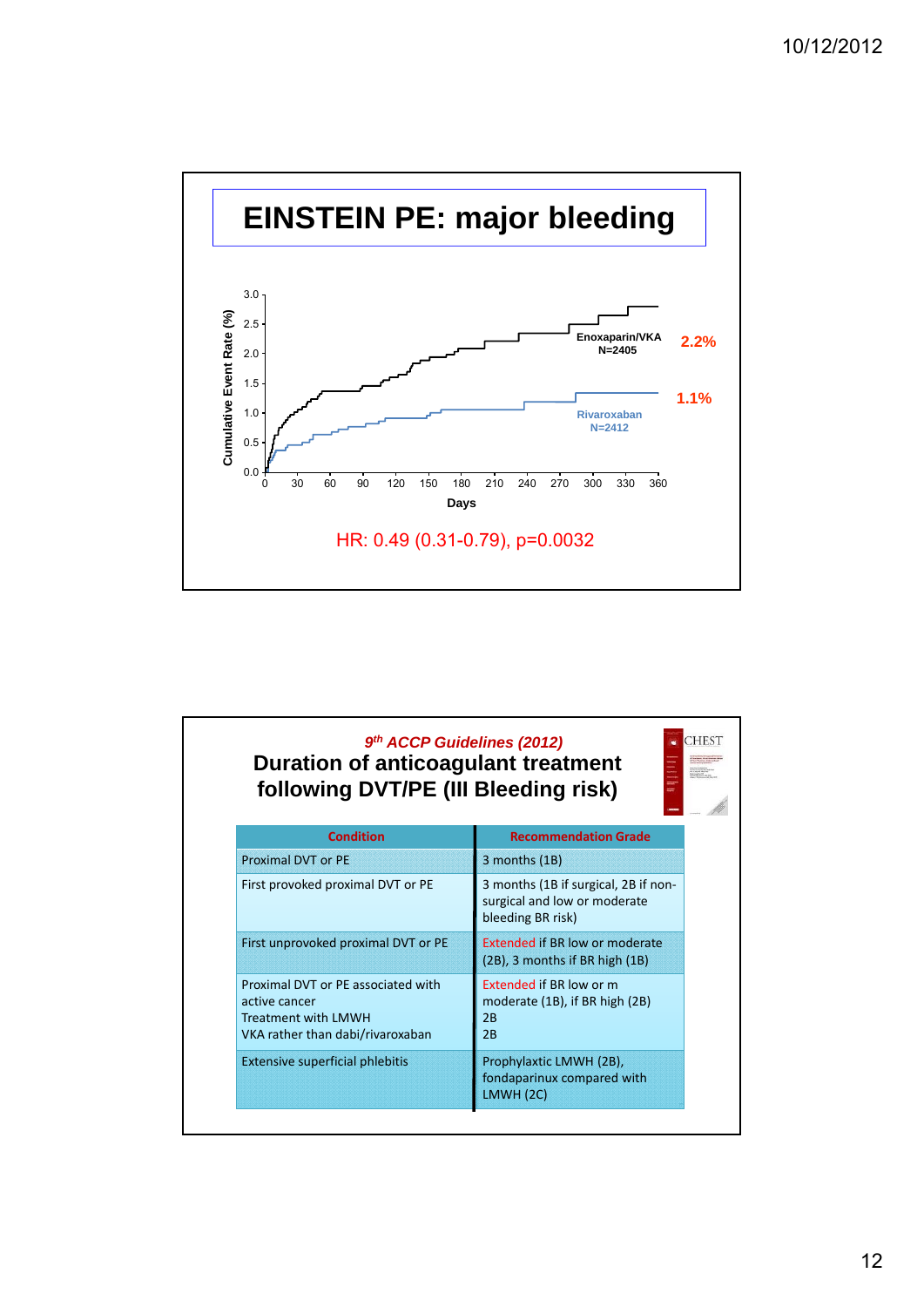

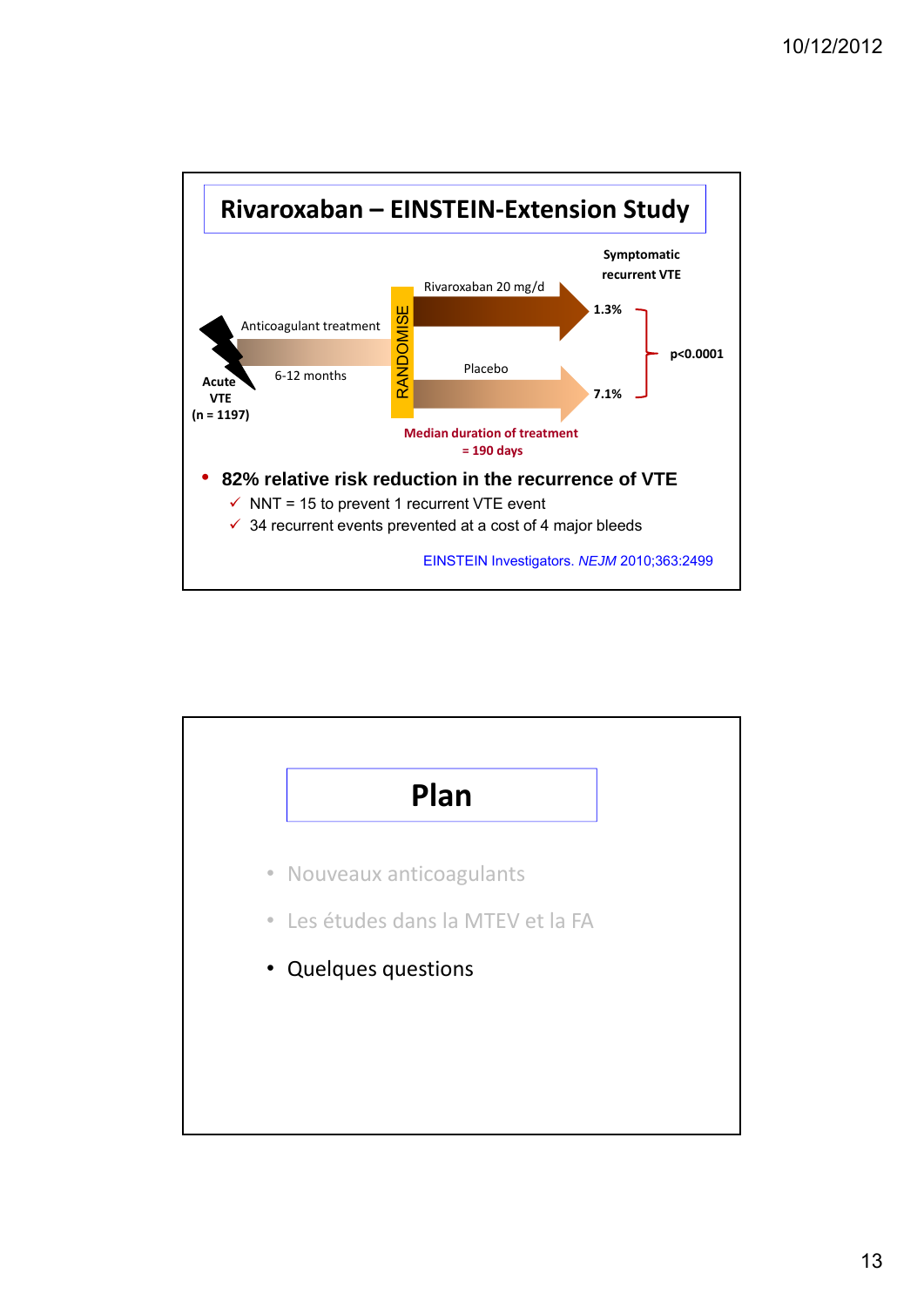## **Questions**

- 1. Laboratory controls?
- 2. Which tests?
- 3. Monitoring of renal function?
- 4. Safe for patients > 80 years?
- 5. Before a surgery?
- 6. Bleeding and antidote?
- 7. New OAC or VKA?
- 8. Cost?
- 9. Situation in Switzerland?

## **Q1) Is laboratory control ever indicated?**

Might require lab. control for patient management

- Patients presenting with adverse events (thrombosis or hemorrhage)
- Immediate reversal of anticoagulation (surgery)
- Renal failure
- Main drug-drug interactions
- Adherence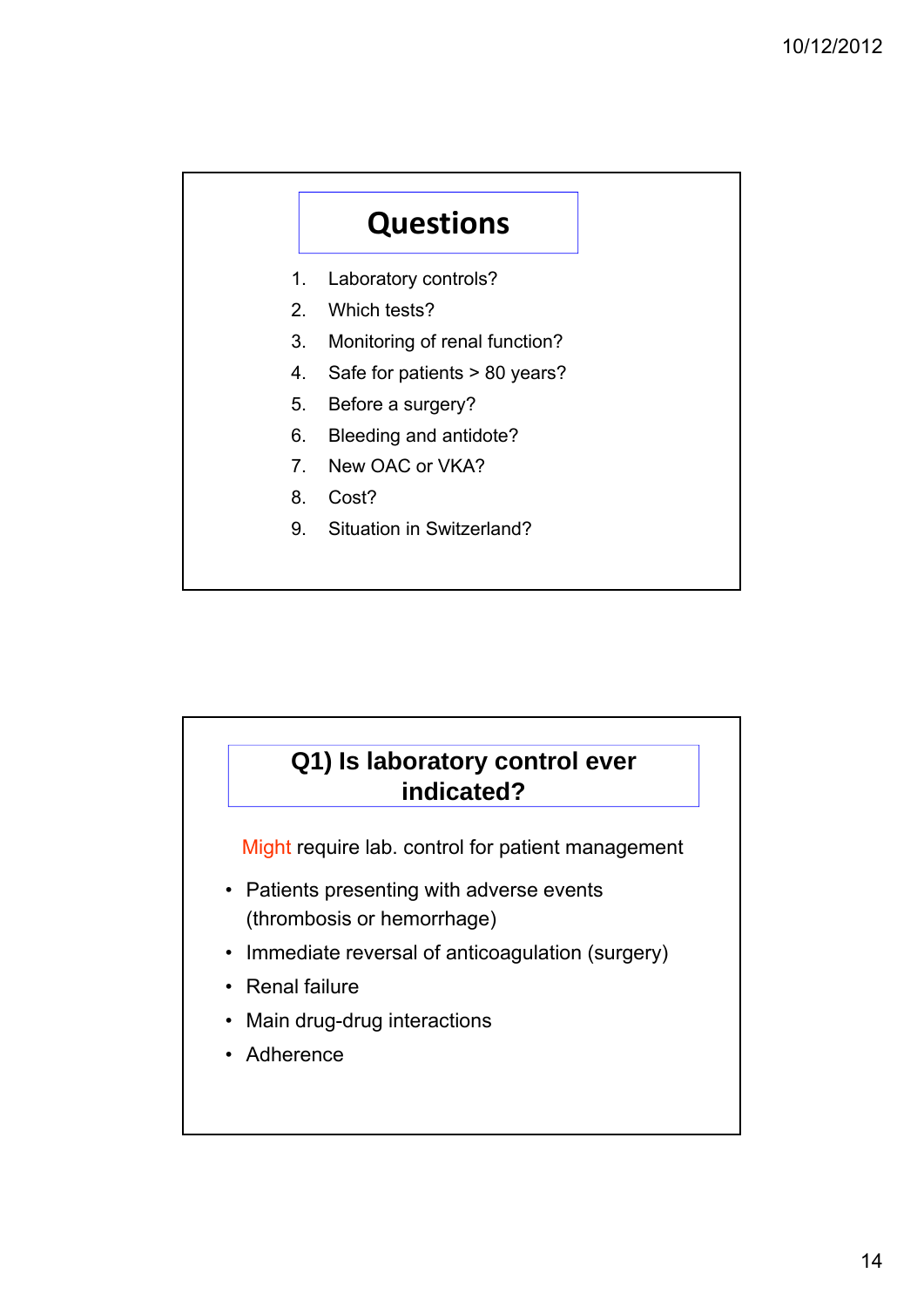#### **What is the adherence of treatment in the absence of systematic control?**

• After a dramatic event such as ACS, after 6-12 months continuous use of aspirin drops to 71%, β-blockers 46% and statins 44%, adherence to all three medications 21%

Newby LK et al. *Circulation* 2006;113:203

- This scenario is worst in condition like AF which is often an asymptomatic chronic disease
- Non adherence in elderly with AF up to  $75%$

Doggrell SA. *Drugs Aging* 2010;27:239

• Laboratory control: an advantage of VKA?

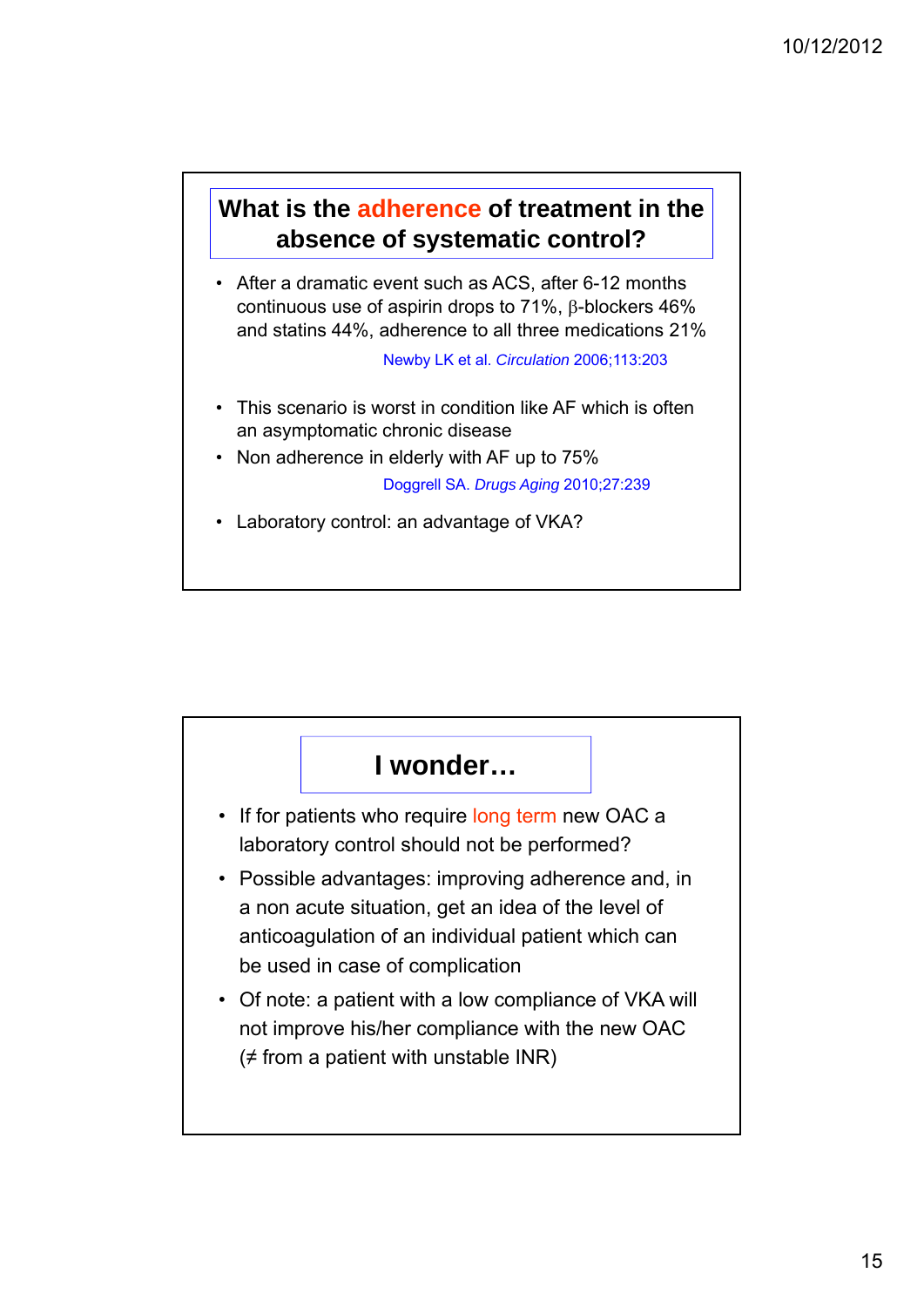### **Q2) Tests and NOAC, what a lung specialist should know?**

PT and aPTT are modified, they give an idea on the effects of NOAC but are not really appropriate for measuring and furthermore are not specific

Other coagulation tests are also modified and the choice of reagents is crucial

Some simple tests can be performed, dTT for dabigatran and anti-Xa for rivaroxaban

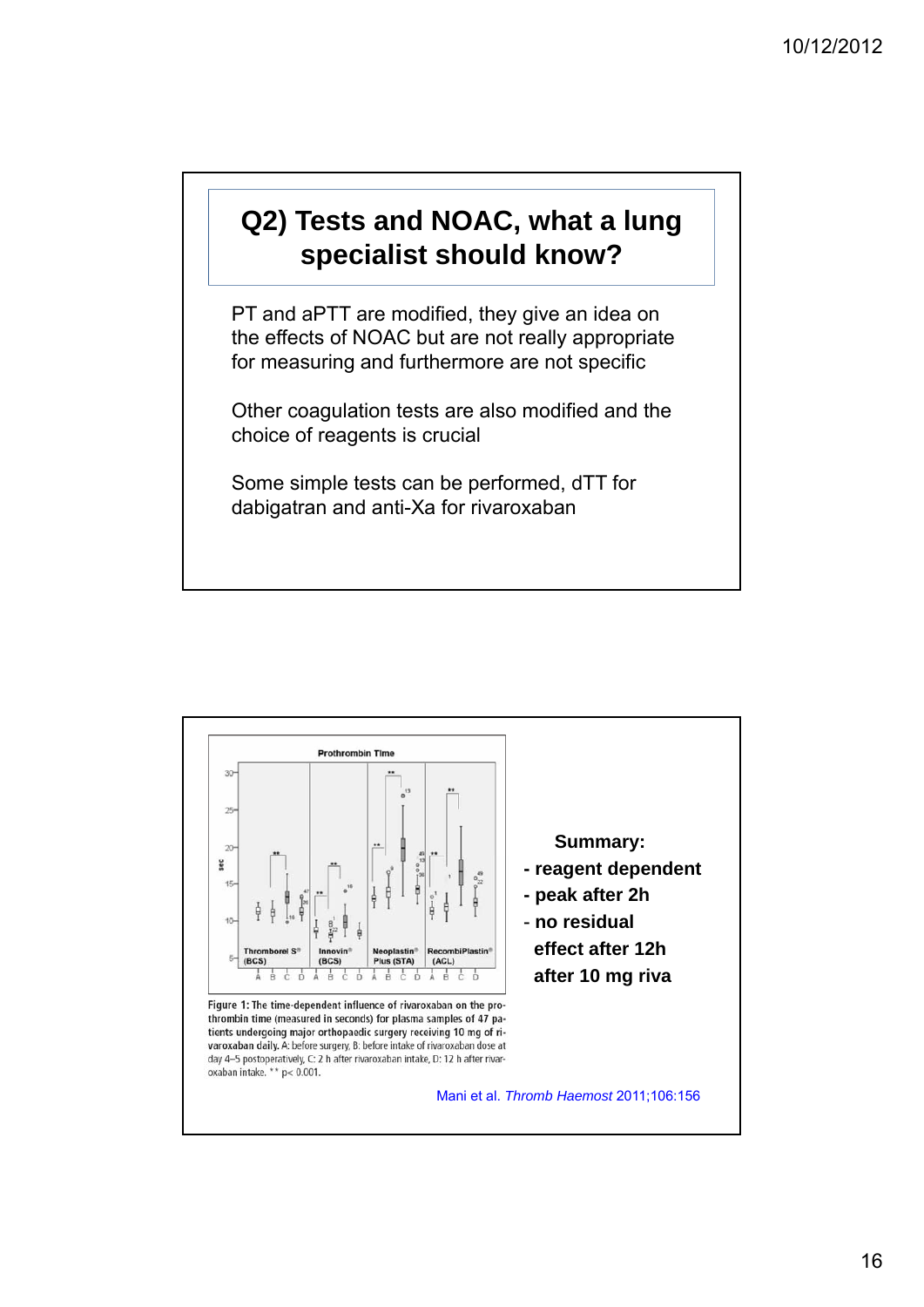

- Normal renal function: no monitoring
- Mild renal failure: periodic (every year) evaluation
- Moderate renal failure: dose reduction and periodic (every six months) evaluation
- Severe renal impairment: dabigatran contraindicated
- $\Rightarrow$  Yes, renal function must be known before prescribing NOAC and needs to be monitored afterwards in selected patients

Pengo et al. *Thromb Haemost* 2011;106:868

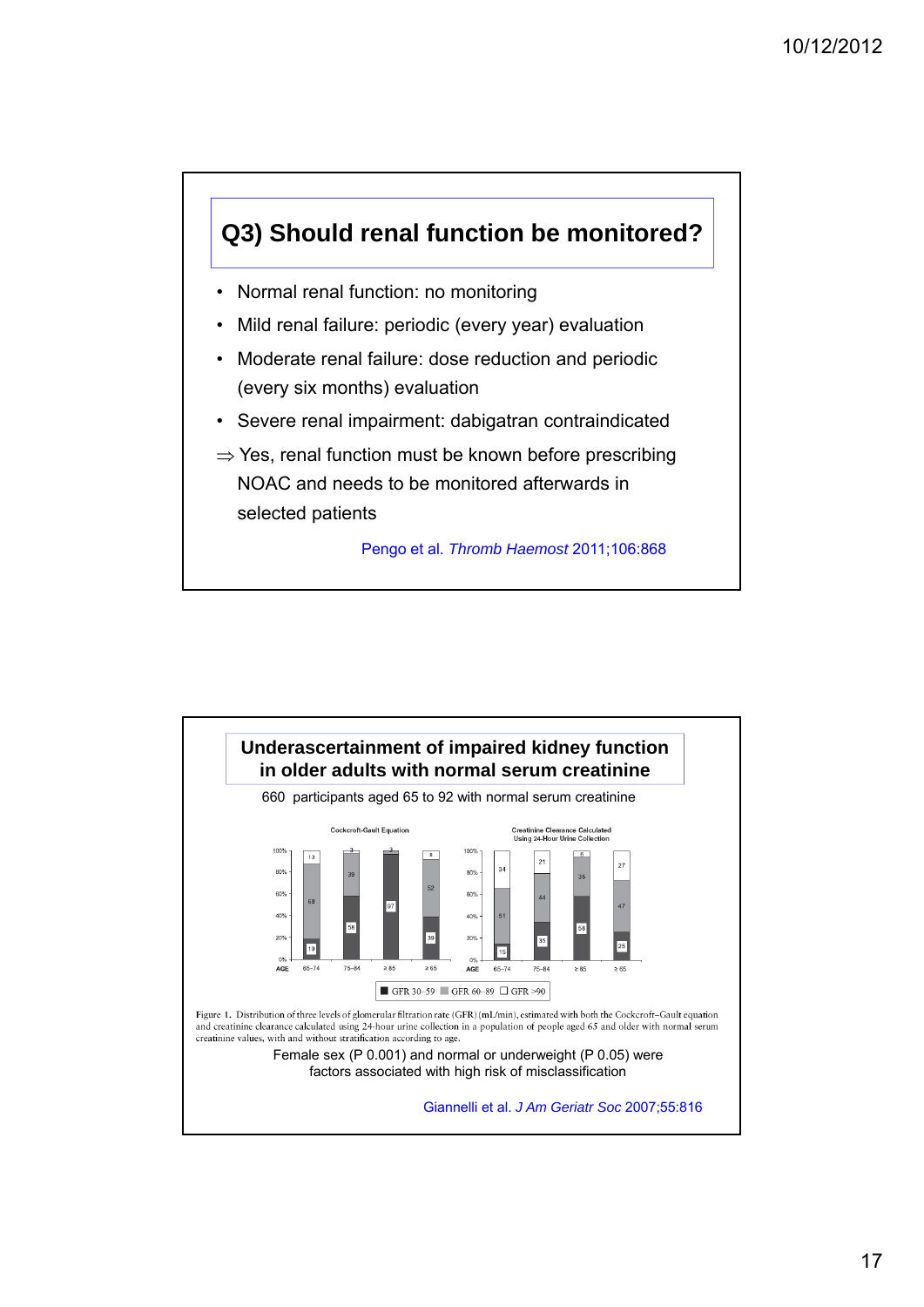

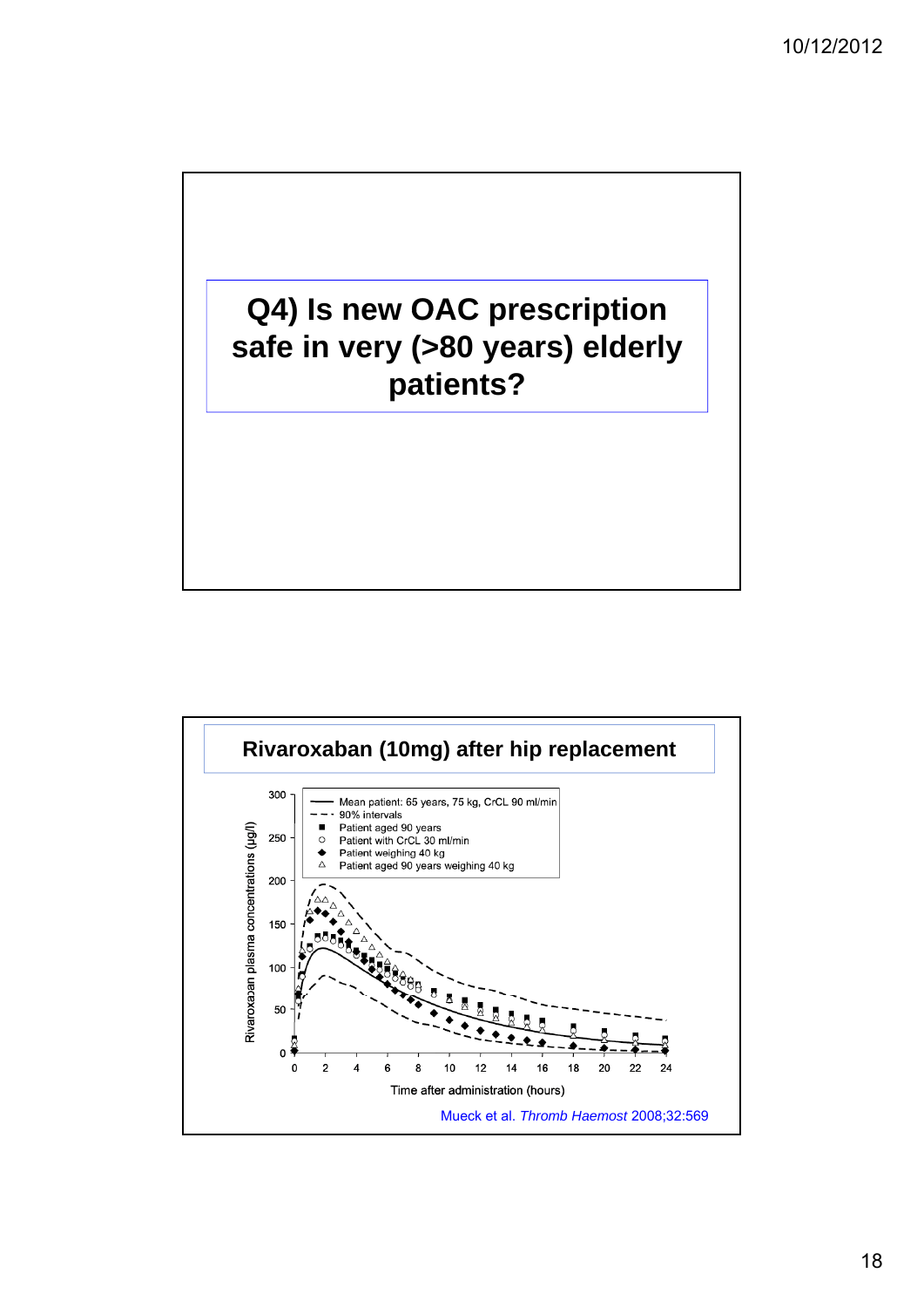

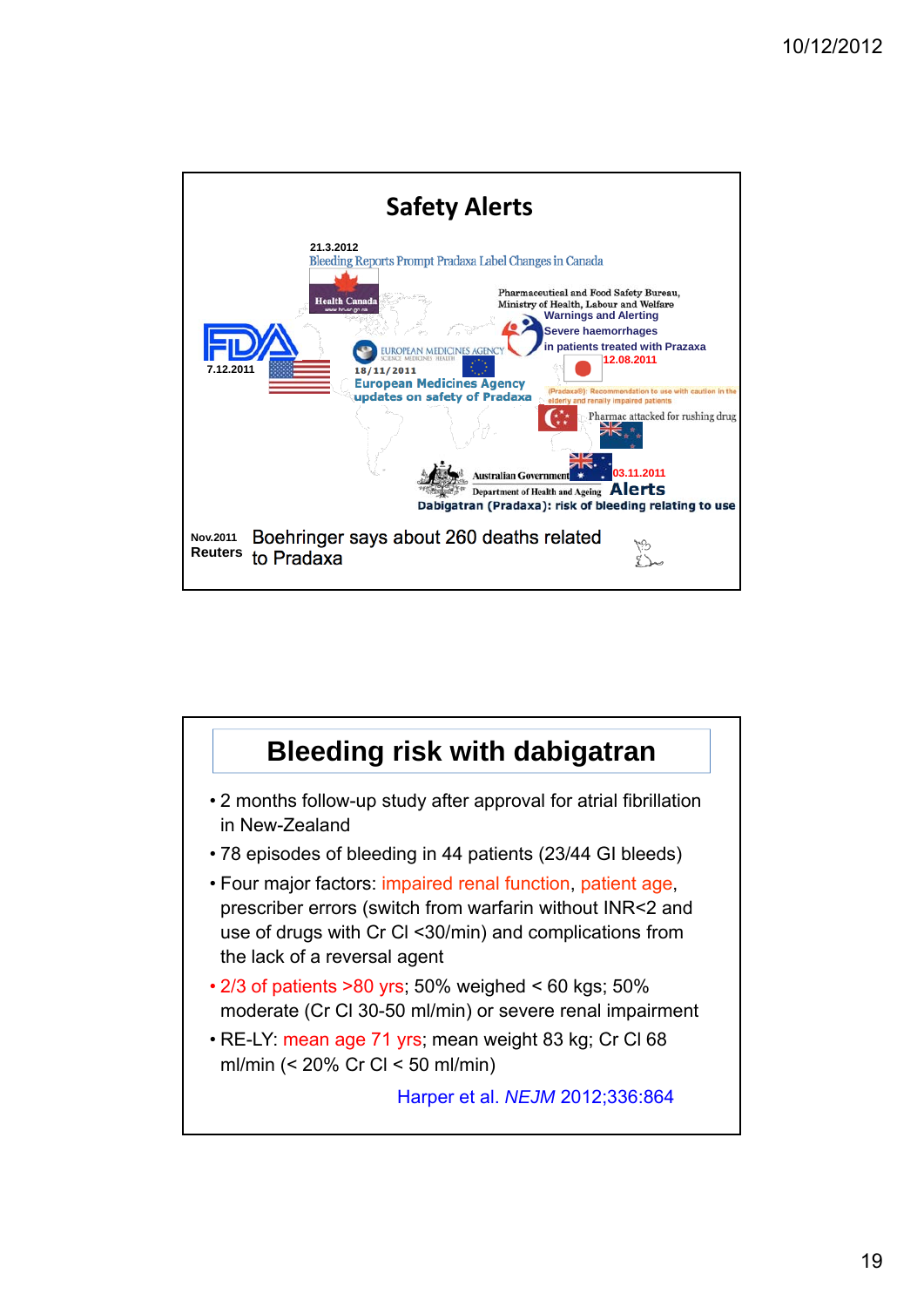## **Questions**

- 1. Laboratory controls?
- 2. Which tests?
- 3. Monitoring of renal function?
- 4. Safe for patients > 80 years?
- 5. Before a surgery?
- 6. Bleeding and antidote?
- 7. New OAC or VKA?
- 8. Cost?
- 9. Situation in Switzerland?

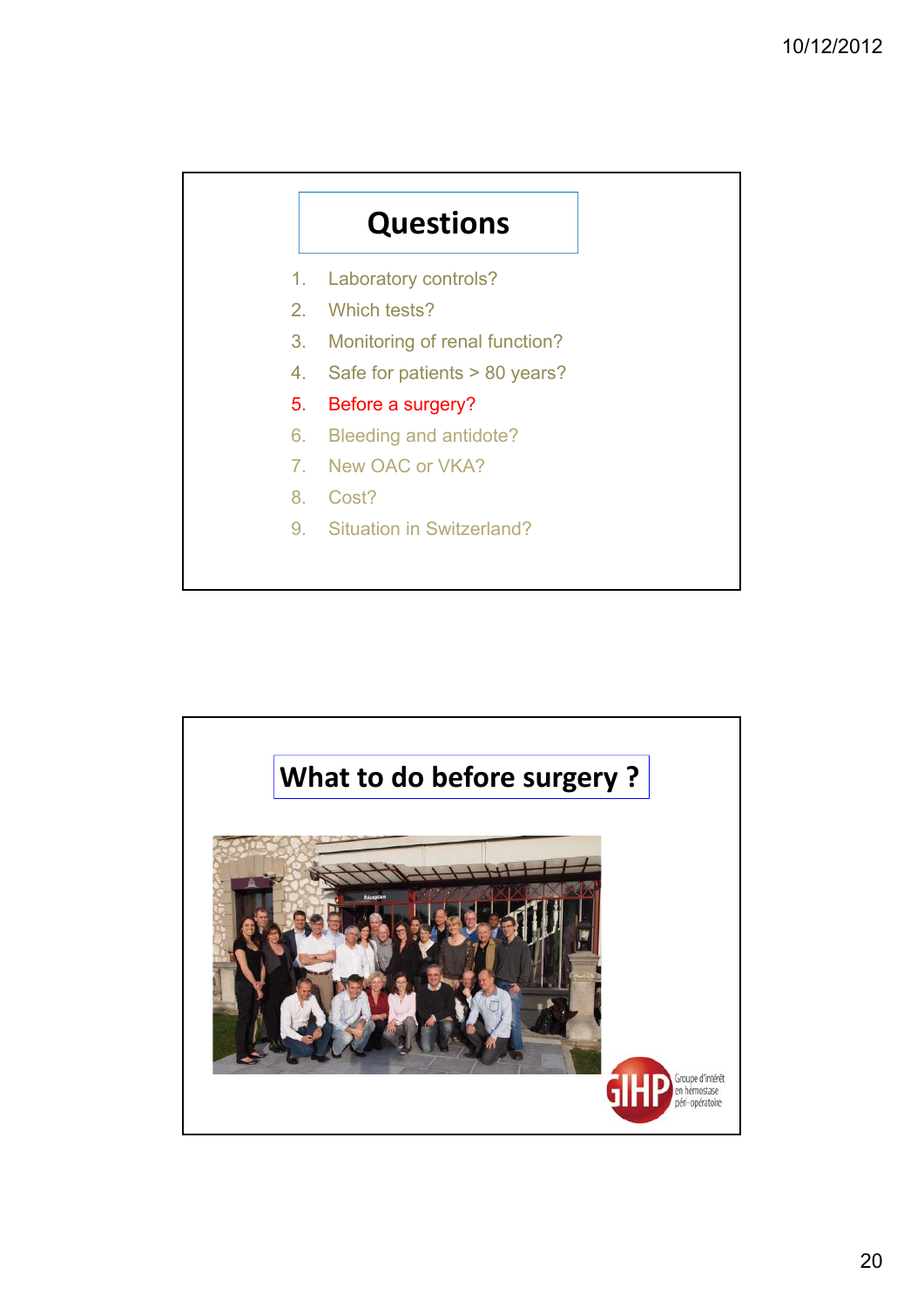

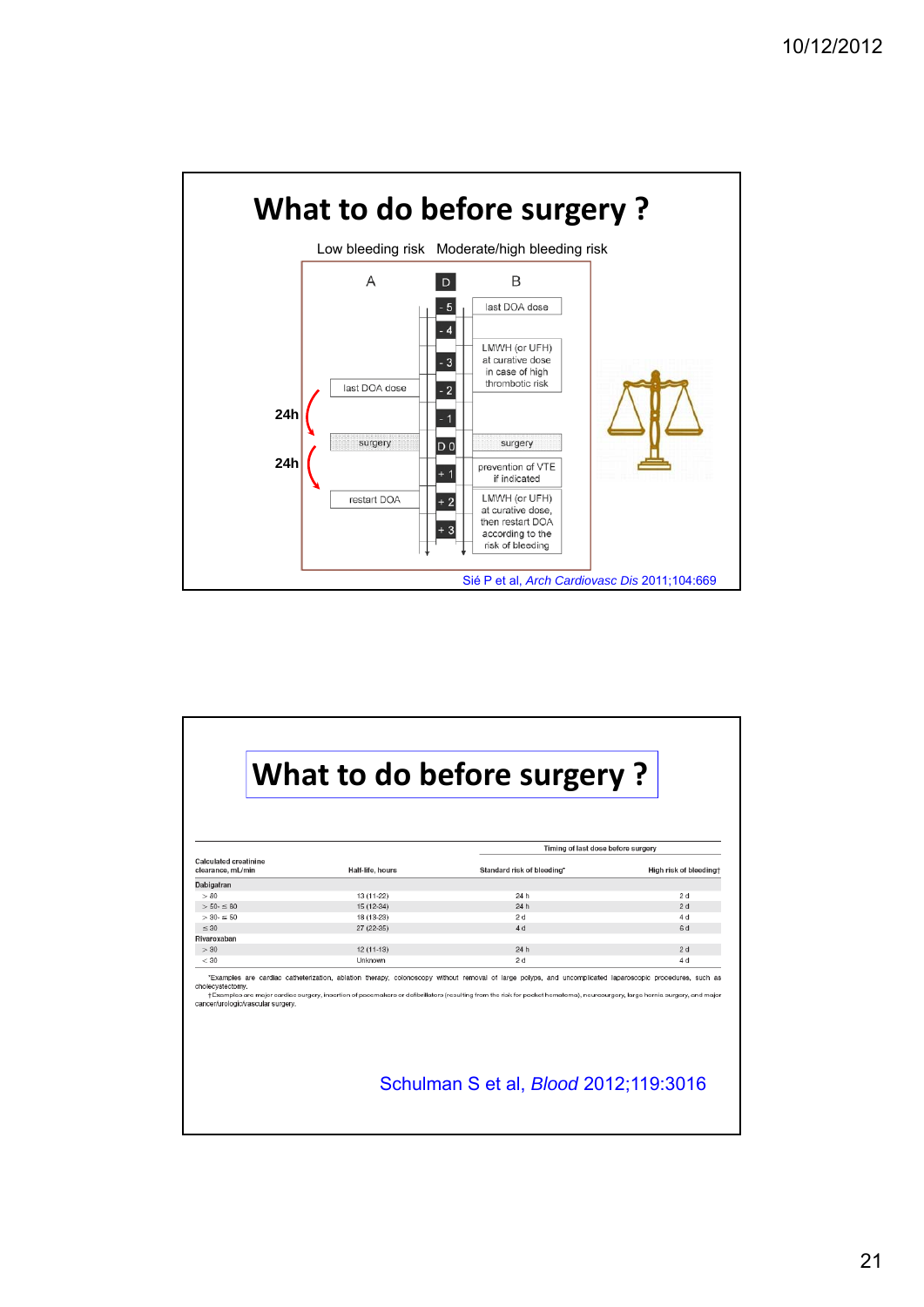### **Q6) How should patients with major bleeding be treated?**

- Half-life not short enough to avoid problems in case of massive hemorrhage
- Direct thrombin inhibitors are hardly counteracted by PCC or FFP. Hemoperfusion over a charcoal filter and hemodialysis are options
- Direct Xa inhibitors could partially be antagonized by non activated PCCs. They contain FII-VII-IX-X and dosage could be 50 IU/kg in one-shot
- FVIIa may-be used off-label with a potential risk of thrombosis

### **Q7) In which patients should new OAC be prioritized in replacing VKAs?**

- Patients on VKA with a time spent in therapeutic range <  $50\%$  ( $\uparrow$  risk in RE-LY)
- Patients with a CHADS<sub>2</sub>  $\geq$  2
- Patients with a history of cerebral bleeding
- Patients at high risk of stroke
- Patients who wish to take the new OAC or are unwilling to perform frequent blood testing
- Logistic problems or polymedications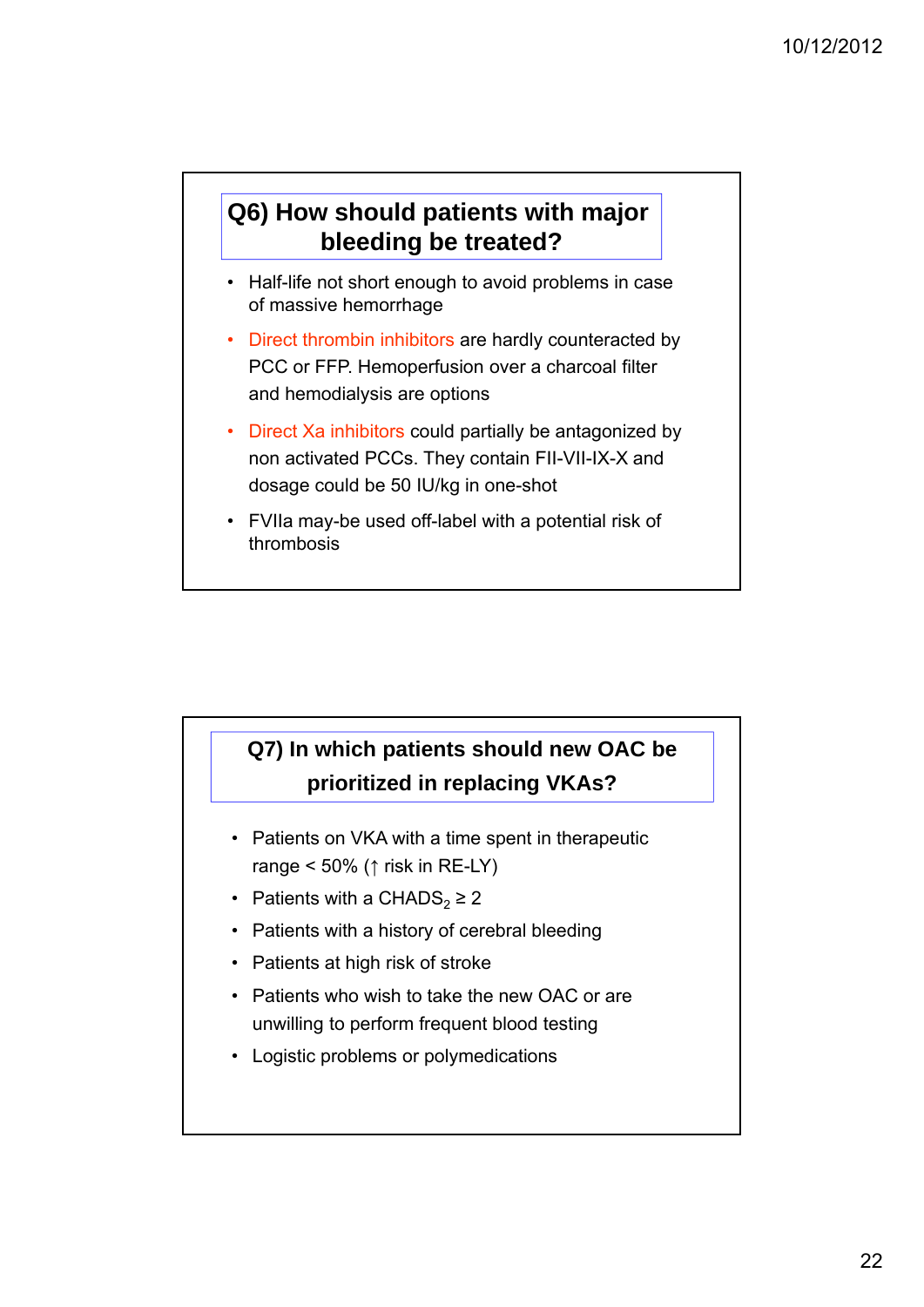### **Better with VKA?**

- For patients who are both with a stable INR and a low bleeding risk, keep VKA
- Also those who prefer to continue with VKA after complete information on the pros and cons of the NOAC
- In case of severe renal failure these two new AOC are globally contraindicated
- Blood count should also be checked occasionally (anemia due to chronic GI bleeding)
- Avoid dabigatran in patients with recurrent dyspepsia and with a previous myocardial infarction

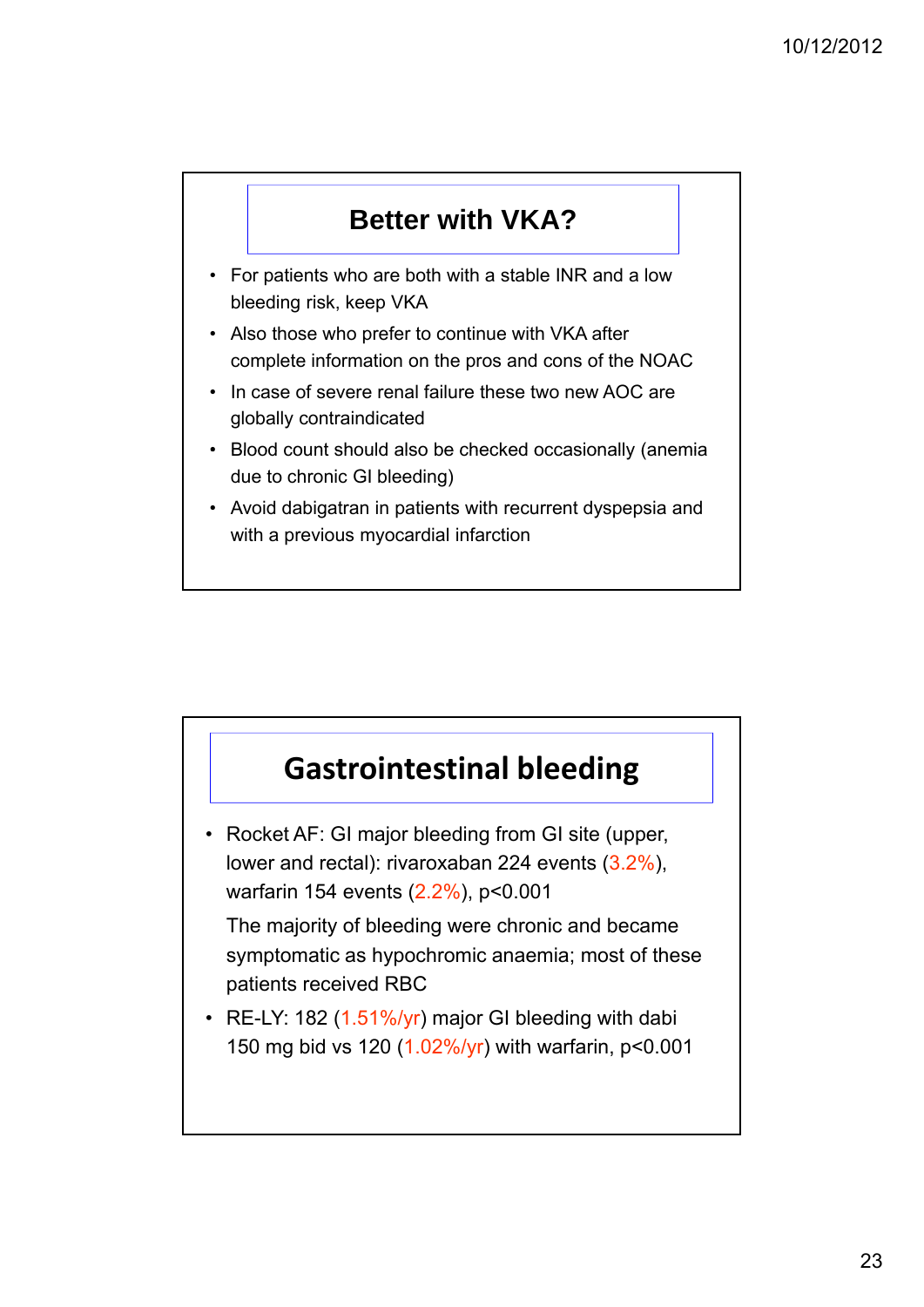

- Hypothesis: direct factor inhibition in the GI lumen
- Question: how often do we have to control Hb?
- "Fecal occult blood testing within the first month of treatment is a reasonable option to detect early signs of bleeding"

Huisman et al. *Thromb Haemost* 2012;epub ahead of print



Meta-analysis of Noninferiority Randomized Controlled Trials



Uchino and Hernandez. *Arch Int Med* 2012;172:397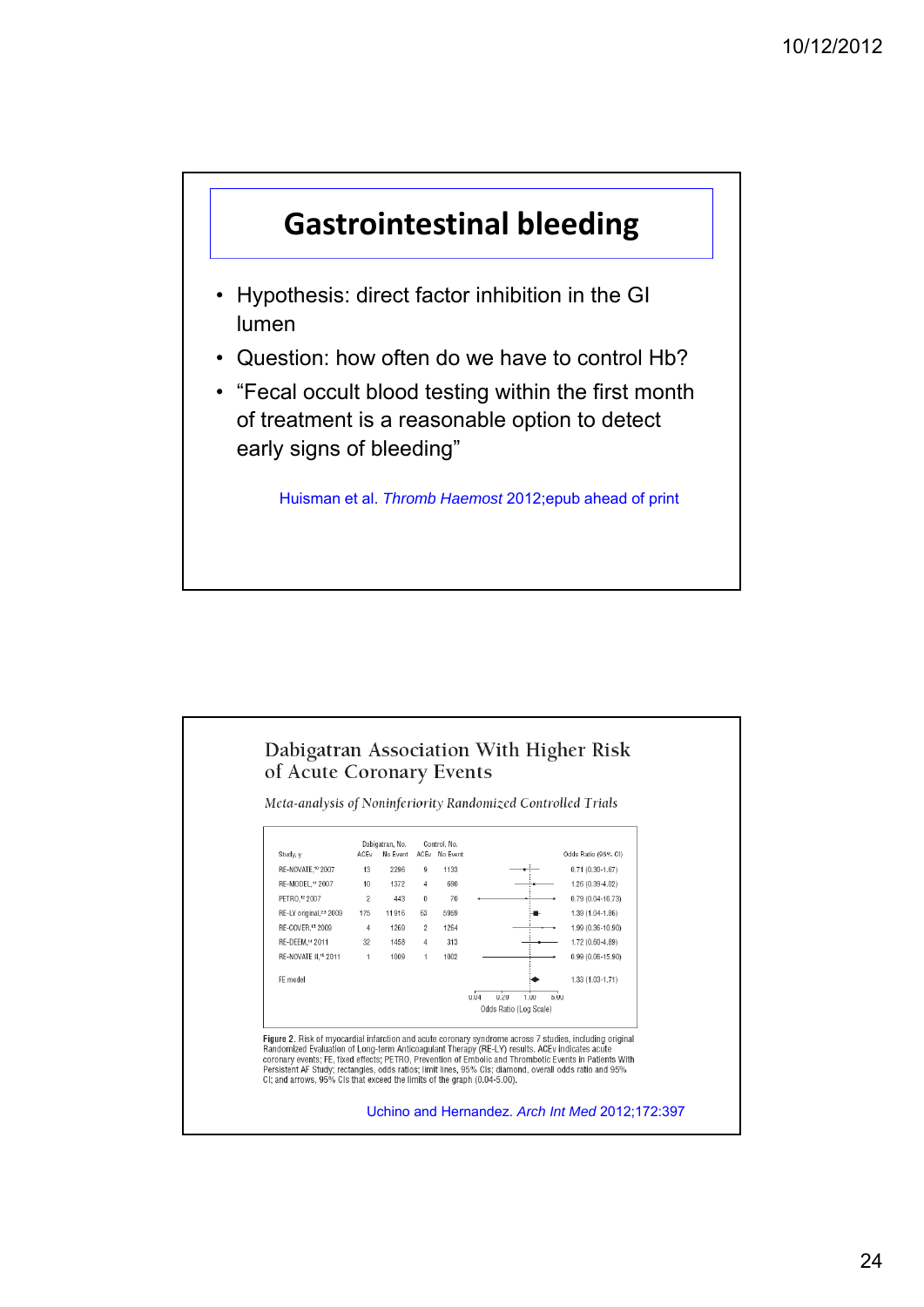### **"Uncharted waters and potential harms"**

« Physicians considering dabigatran or an oral FXa inhibitor for individual patients should be extraordinarily conservative in considering whether these medications are appropriate replacements for warfarin.

Strict adherence to prescribing guidelines and a vigilant eye on medication safety literature should guide management of individual patients »

Radecki P. *Ann Intern Med* 2012;157:66

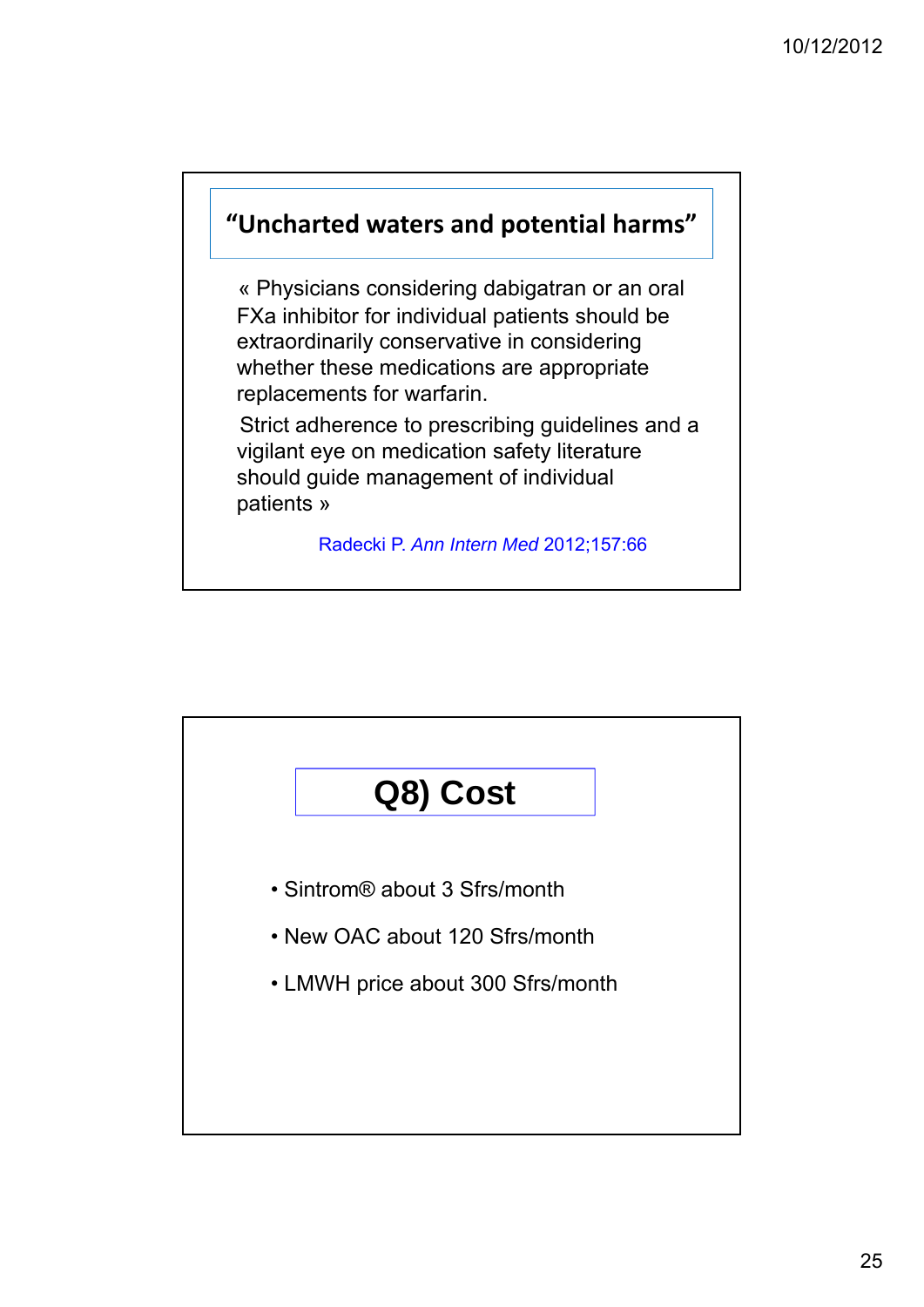Net clinical benefit of new oral anticoagulants (dabigatran. rivaroxaban, apixaban) versus no treatment in a 'real world' atrial fibrillation population: A modelling analysis based on a nationwide cohort study

Amitava Banerjee<sup>1</sup>; Deirdre A. Lane<sup>1</sup>; Christian Torp-Pedersen<sup>2</sup>; Gregory Y. H. Lip<sup>1</sup> -<br>Iniversity of Birmingham Centre for Cardiovascular Sciences, City Hospital, Birmingham, UK; <sup>2</sup>Department of Cardiology, Copenhagen University

In the absence of head-to-head trials for these new OACs, our analysis may help inform decision making processes when all these new OACs become available to clinicians for stroke prevention in AF. Using 'real world' data, our modelling analysis has shown that when the risk of bleeding and stroke are both high, all three new drugs appear to have a greater net clinical benefit compared to warfarin.

*Thromb Res* 2012;107:584

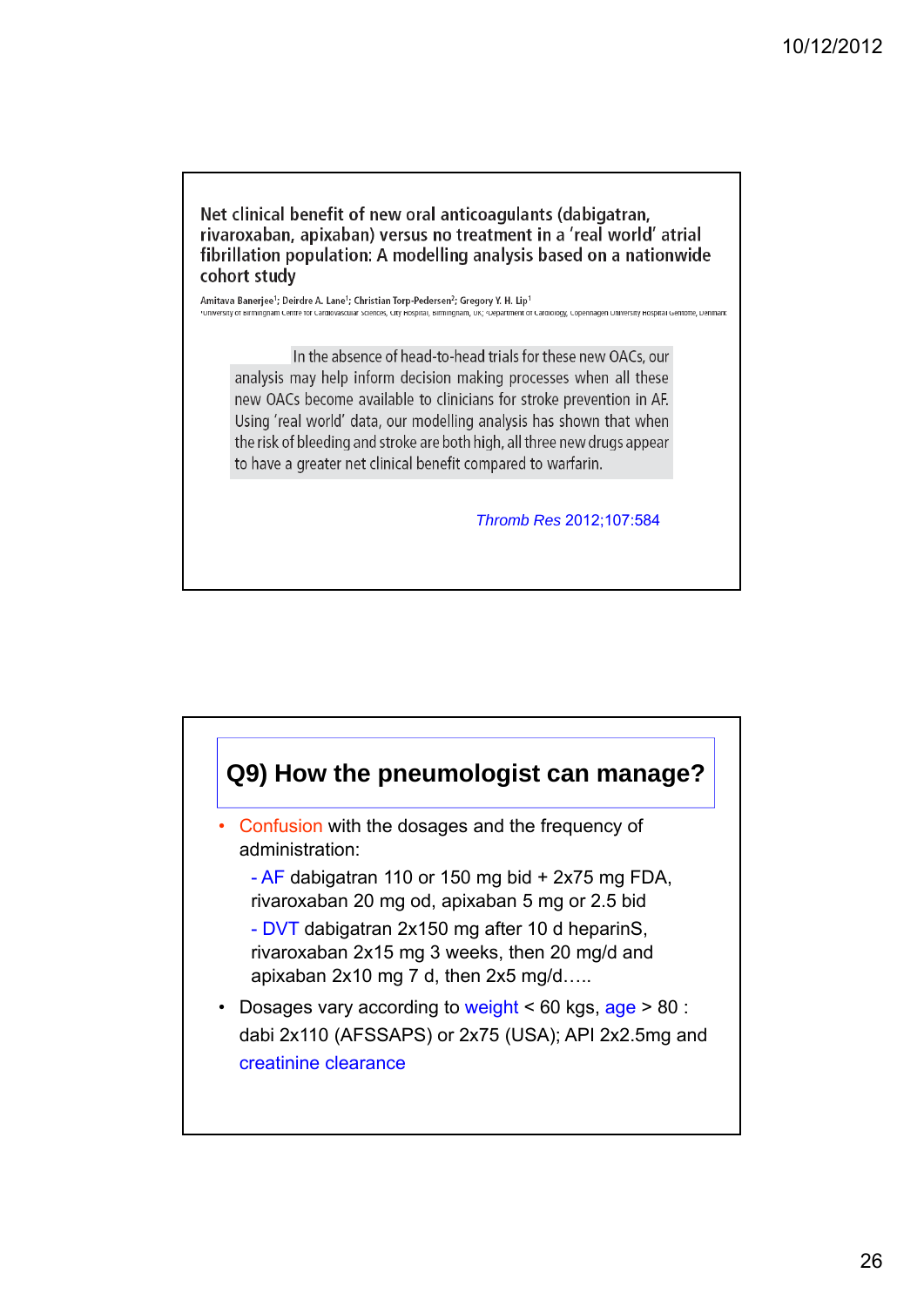« Il nous faut une machette acérée pour tailler notre chemin dans les jungle des anticoagulants »

Jean-Luc Magnenat

#### **Nvx OAC: indications in December 2012**

#### **Approved in Switzerland**

Major orthopedic surgery prophylaxis Atrial fibrillation

DVT treatment

#### **Not validated = CI**

Prophylaxis in non orthopedic surgery

Prophylaxis or treatment during pregnancy

Medical prophylaxis

Cancer

Heart mechanic valve

Children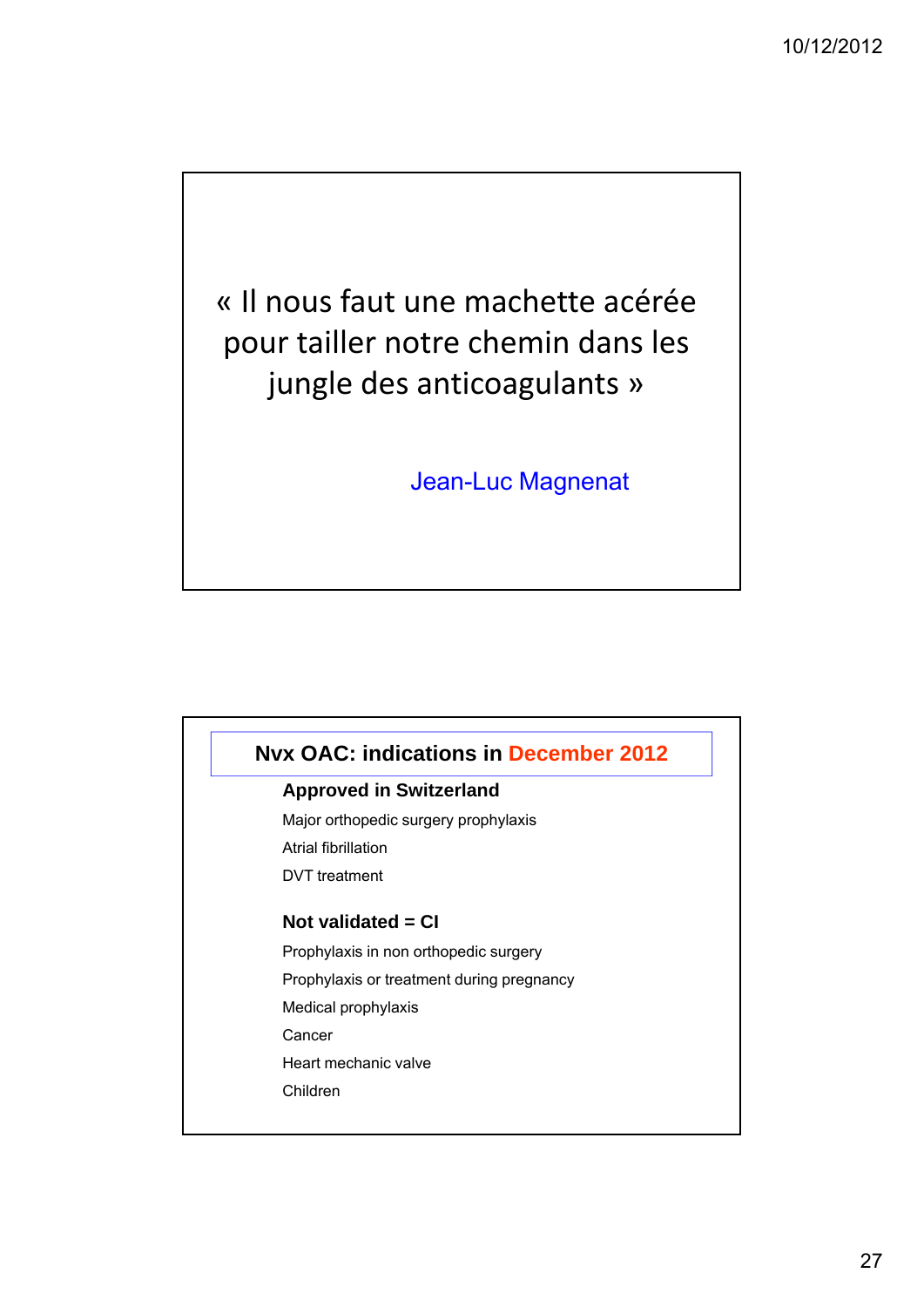# **Conclusions**

- New OAC: a major progress
- End of heparins and VKA: not for tomorrow
- Careful patients selection (see exclusion criteria and follow-up studies) and dosage according to the recommendations
- Although regular monitoring (dose-adjustment) is not required, the laboratory may help for measuring NOAC in selected cases
- Renal function should be assessed regularly in elderly (and caution GI bleed and anemia, particularly when long tem NOAC is required)

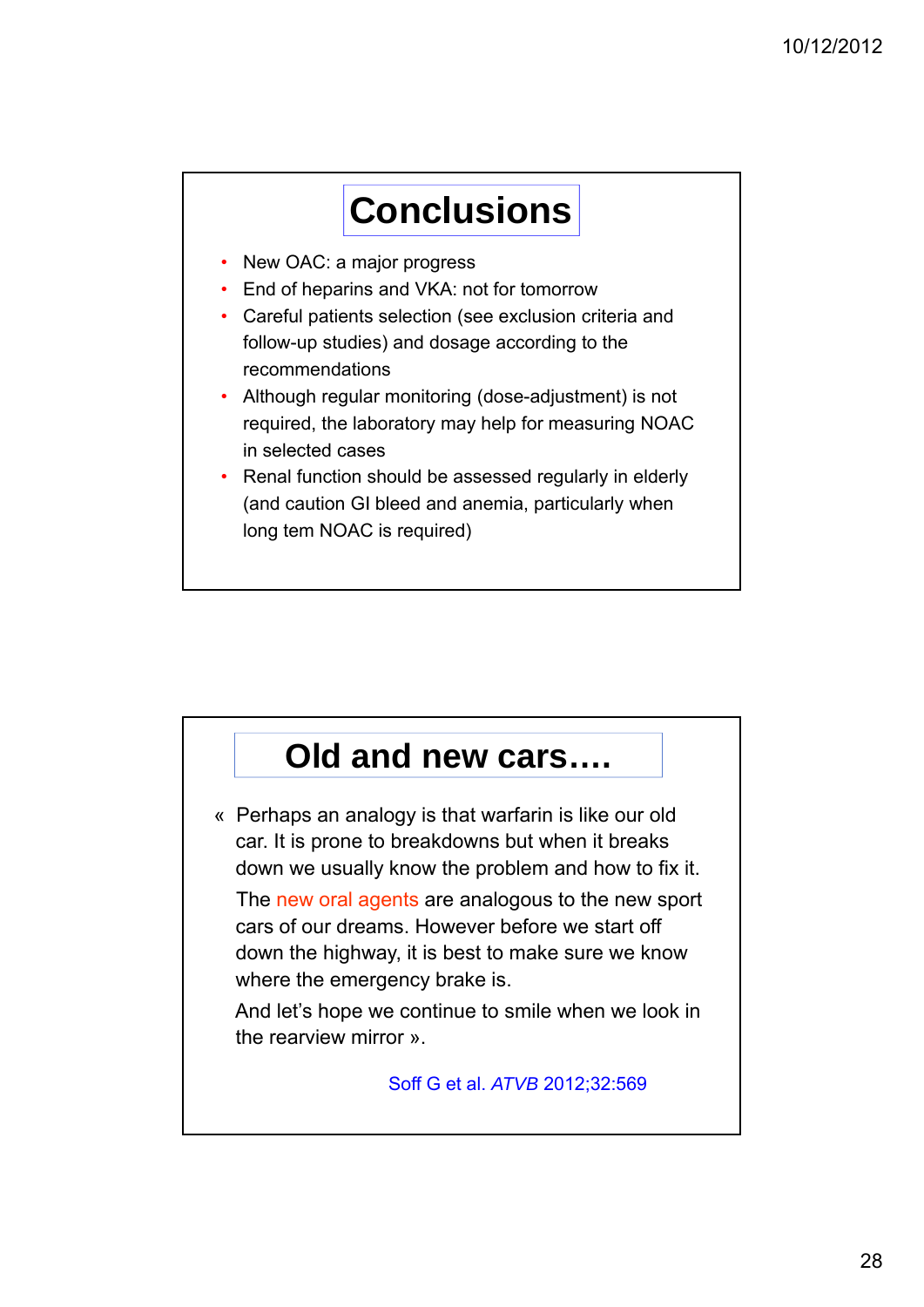#### **Quand faut-il suspecter après une EP que le patient va développer une MTEV chronique?**

- Pas de réponse claire
- Prévalence faible de HTAP : 1 à 4%
- Proposition, envisager un écho à 3 mois chez
	- ‐ ceux qui ont déjà fait 1 ou des EP
	- ‐ ceux qui ont des EP multilobaires



(seuls score validé dans une étude randomisée mais d'autres scores existent)

Aujesky et al. *Lancet* 2011;378:41

A garder à l'hôpital

- Score de PESI > 86 points
- Co-morbidités
- Douleurs difficiles à contrôler, …